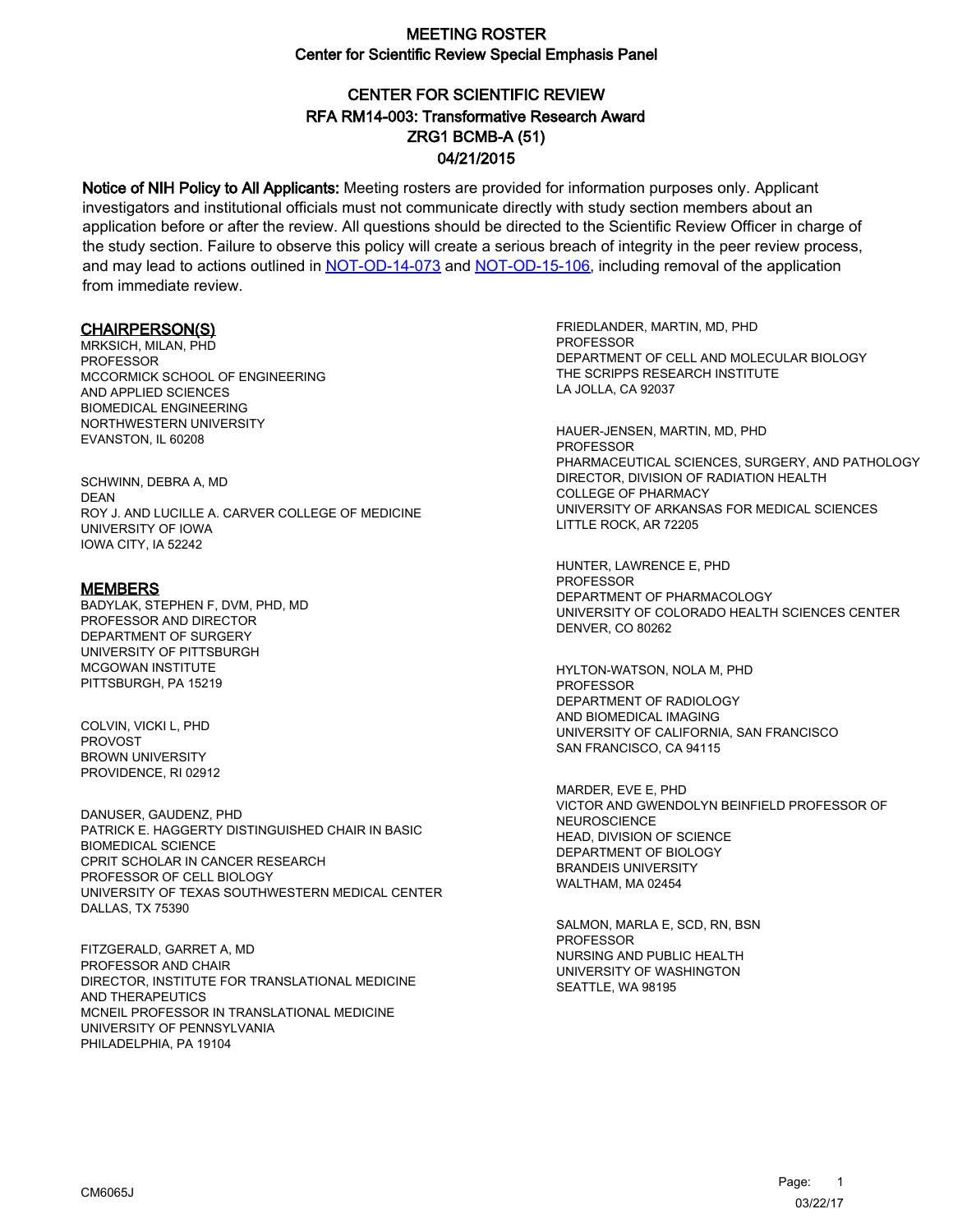## CENTER FOR SCIENTIFIC REVIEW ZRG1 BCMB-A (51) 04/21/2015 RFA RM14-003: Transformative Research Award

Notice of NIH Policy to All Applicants: Meeting rosters are provided for information purposes only. Applicant investigators and institutional officials must not communicate directly with study section members about an application before or after the review. All questions should be directed to the Scientific Review Officer in charge of the study section. Failure to observe this policy will create a serious breach of integrity in the peer review process, and may lead to actions outlined in [NOT-OD-14-073](https://grants.nih.gov/grants/guide/notice-files/NOT-OD-14-073.html) and [NOT-OD-15-106,](https://grants.nih.gov/grants/guide/notice-files/NOT-OD-15-106.html) including removal of the application from immediate review.

#### MAIL REVIEWER(S)

AKESON, MARK A, PHD PROFESSOR DEPARTMENT OF BIOMOLECULAR ENGINEERING UNIVERSITY OF CALIFORNIA SANTA CRUZ SANTA CRUZ, CA 95064

AKSIMENTIEV, OLEKSII, PHD ASSOCIATE PROFESSOR DEPARTMENT OF PHYSICS BECKMAN INSTITUTE UNIVERSITY OF ILLINOIS AT URBANA-CHAMPAIGN URBANA, IL 61801

ALBANESE, CHRISTOPHER, PHD **PROFESSOR** DEPARTMENTS OF ONCOLOGY AND PATHOLOGY GEORGETOWN UNIVERSITY MEDICAL CENTER WASHINGTON, DC 20057

ARYA, DEV PRIYA, PHD ASSOCIATE PROFESSOR DEPARTMENT OF CHEMISTRY CLEMSON UNIVERSITY CLEMSON, SC 29634

BACKER, JOSEPH M, PHD CHIEF EXECUTIVE OFFICER SIBTECH, INC BROOKFIELD, CT 06804

BARTEL, DAVID P, PHD MEMBER WHITEHEAD INSTITUTE FOR BIOMEDICAL RESEARCH NEW CAMBRIDGE CENTER CAMBRIDGE, MA 02142

BATES, PAUL, PHD PROFESSOR DEPARTMENT OF MICROBIOLOGY SCHOOL OF MEDICINE UNIVERSITY OF PENNSYLVANIA PHILADELPHIA, PA 19104-6076

BEAR, JAMES E, PHD **PROFESSOR** DEPARTMENT OF CELL BIOLOGY AND PHYSIOLOGY UNIVERSITY OF NORTH CAROLINA, CHAPEL HILL LINEBERGER COMPREHENSIVE CANCER CENTER CHAPEL HILL, NC 27599

BECKMAN, JOSEPH S, PHD DISTINGUISHED PROFESSOR AND DIRECTOR DEPARTMENT OF BIOCHEMISTRY AND BIOPHYSICS ENVIRONMENTAL HEALTH SCIENCES CENTER OREGON STATE UNIVERSITY CORVALLIS, OR 97331

BEN MAMOUN, CHOUKRI, PHD ASSOCIATE PROFESSOR DEPARTMENTS OF MEDICINE AND MICROBIAL PATHOGENESIS SCHOOL OF MEDICINE YALE UNIVERSITY NEW HAVEN, CT 06520

BERCELI, SCOTT A, PHD, MD PROFESSOR DIVISION OF VASCULAR SURGERY DEPARTMENT OF SURGERY COLLEGE OF MEDICINE UNIVERSITY OF FLORIDA GAINESVILLE, FL 32610

BEWERSDORF, JOERG, PHD ASSOCIATE PROFESSOR INSTITUTE FOR MOLECULAR BIOPHYSICS THE JACKSON LABORATORY BAR HARBOR, ME 04609

BHARGAVA, ROHIT, PHD BLISS FACULTY SCHOLAR AND PROFESSOR DEPARTMENT OF BIOENGINEERING UNIVERSITY OF ILLINOIS AT URBANA-CHAMPAIGN URBANA, IL 61801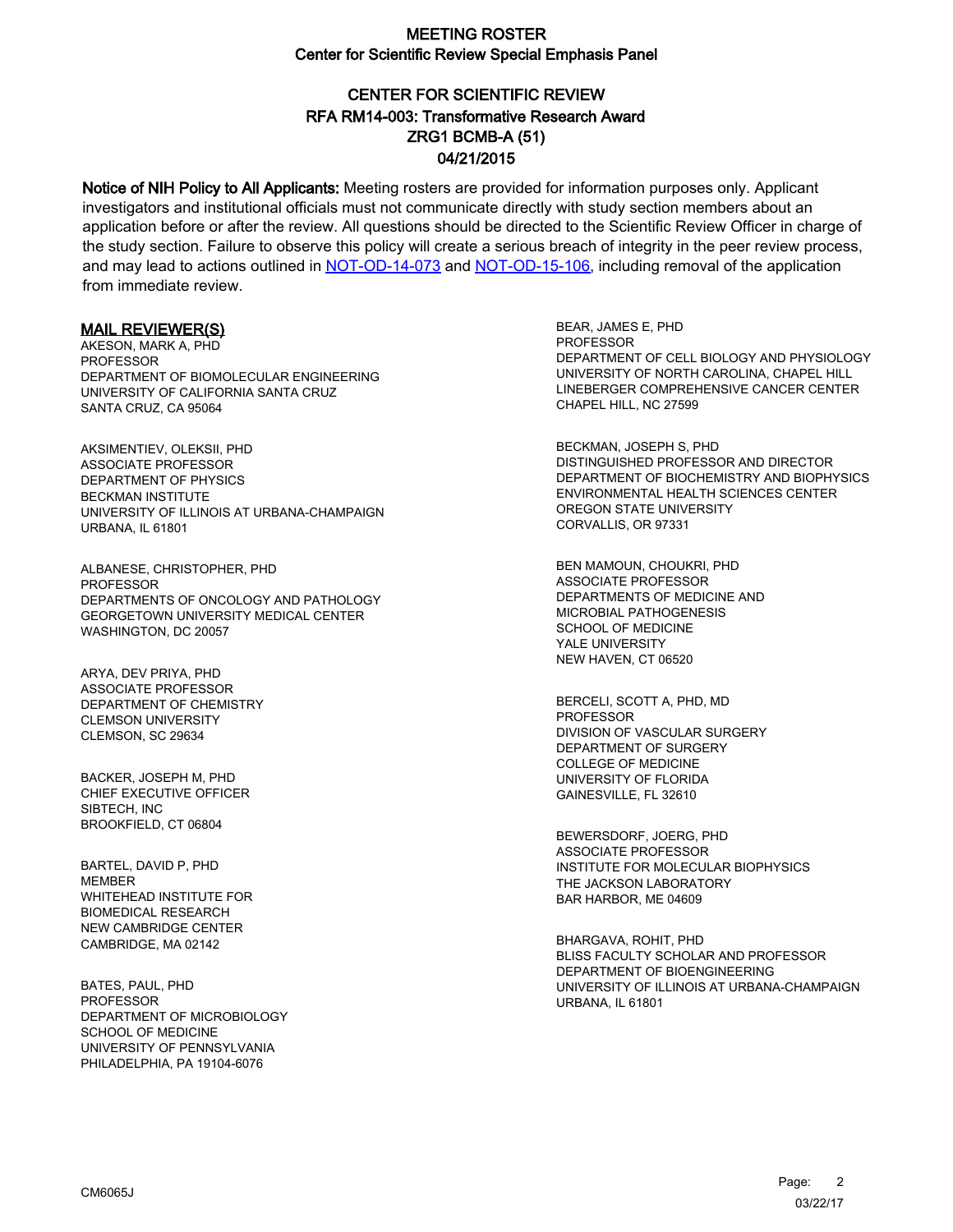# CENTER FOR SCIENTIFIC REVIEW ZRG1 BCMB-A (51) 04/21/2015 RFA RM14-003: Transformative Research Award

Notice of NIH Policy to All Applicants: Meeting rosters are provided for information purposes only. Applicant investigators and institutional officials must not communicate directly with study section members about an application before or after the review. All questions should be directed to the Scientific Review Officer in charge of the study section. Failure to observe this policy will create a serious breach of integrity in the peer review process, and may lead to actions outlined in [NOT-OD-14-073](https://grants.nih.gov/grants/guide/notice-files/NOT-OD-14-073.html) and [NOT-OD-15-106,](https://grants.nih.gov/grants/guide/notice-files/NOT-OD-15-106.html) including removal of the application from immediate review.

BIEBERICH, ERHARD, PHD **PROFESSOR** DEPARTMENT OF NEUROSCIENCE AND REGENERATIVE MEDICINE GEORGIA REGENTS UNIVERSITY AUGUSTA, GA 30912

BISSONNETTE, BRUCE MARC, MD ASSOCIATE PROFESSOR DEPARTMENT OF MEDICINE UNIVERSITY OF CHICAGO CHICAGO, IL 60637

BOGDANOVE, ADAM J, PHD PROFESSOR DEPARTMENT OF PLANT PATHOLOGY IOWA STATE UNIVERSITY AMES, IA 50011

BORENSTEIN, JEFFREY T, PHD DISTINGUISHED MEMBER TECH STAFF BIOMEDICAL ENGINEERING CENTER CHARLES STARK DRAPER LABORATORY, INC. CAMBRIDGE, MA 02139

BORGSTAHL, GLORIA EO, PHD PROFESSOR EPPLEY INSTITUTE FOR CANCER RESEARCH AND ALLIED DISEASES UNIIVERSITY OF NEBRASKA MEDICAL CENTER OMAHA, NE 68198

BRKANAC, ZORAN, MD ASSOCIATE PROFESSOR DEPARTMENT OF PSYCHIATRY AND BEHAVIORAL SCIENCES UNIVERSITY OF WASHINGTON SEATTLE, WA 98195

BRODSKY, JEFFREY L, PHD **PROFESSOR** DEPARTMENT OF BIOLOGICAL SCIENCES UNIVERSITY OF PITTSBURGH PITTSBURGH, PA 15260

BROPHY, COLLEEN M, MD **PROFESSOR** DEPARTMENT OF SURGERY SCHOOL OF MEDICINE VANDERBILT UNIVERSITY NASHVILLE, TN 37232

BRUSCHWEILER, RAFAEL, PHD PROFESSOR DEPARTMENT OF CHEMISTRY AND BIOCHEMISTRY THE OHIO STATE UNIVERSITY COLUMBUS, OH 43210

BUKAUSKAS, FELIKSAS, PHD PROFESSOR DEPARTMENT OF NEUROSCIENCE ALBERT EINSTEIN COLLEGE OF MEDICINE YESHIVA UNIVERSITY BRONX, NY 10461

BURKE, PETER J, PHD PROFESSOR DEPARTMENT OF ELECTRICAL ENGINEERING, COMPUTER SCIENCE AND BIOMEDICAL ENGINEERING UNIVERSITY OF CALIFORNIA, IRVINE IRVINE, CA 92697

BURMEISTER, MARGIT, PHD PROFESSOR DEPARTMENTS OF PSYCHIATRY AND HUMAN GENETICS CO-DIRECTOR, BIOINFORMATICS GRADUATE PROGRAM MOLECULAR AND BEHAVIORAL NEUROSCIENCE INSTITUTE UNIVERSITY OF MICHIGAN ANN ARBOR, MI 48109

BUSSEMAKER, HARMEN J, PHD **PROFESSOR** DEPARTMENT OF BIOLOGICAL SCIENCES COLUMBIA UNIVERSITY NEW YORK, NY 10027

CARROLL, DANA, PHD PROFESSOR DEPARTMENT OF BIOCHEMISTRY UNIVERSITY OF UTAH SCHOOL OF MEDICINE SALT LAKE CITY, UT 84132-3201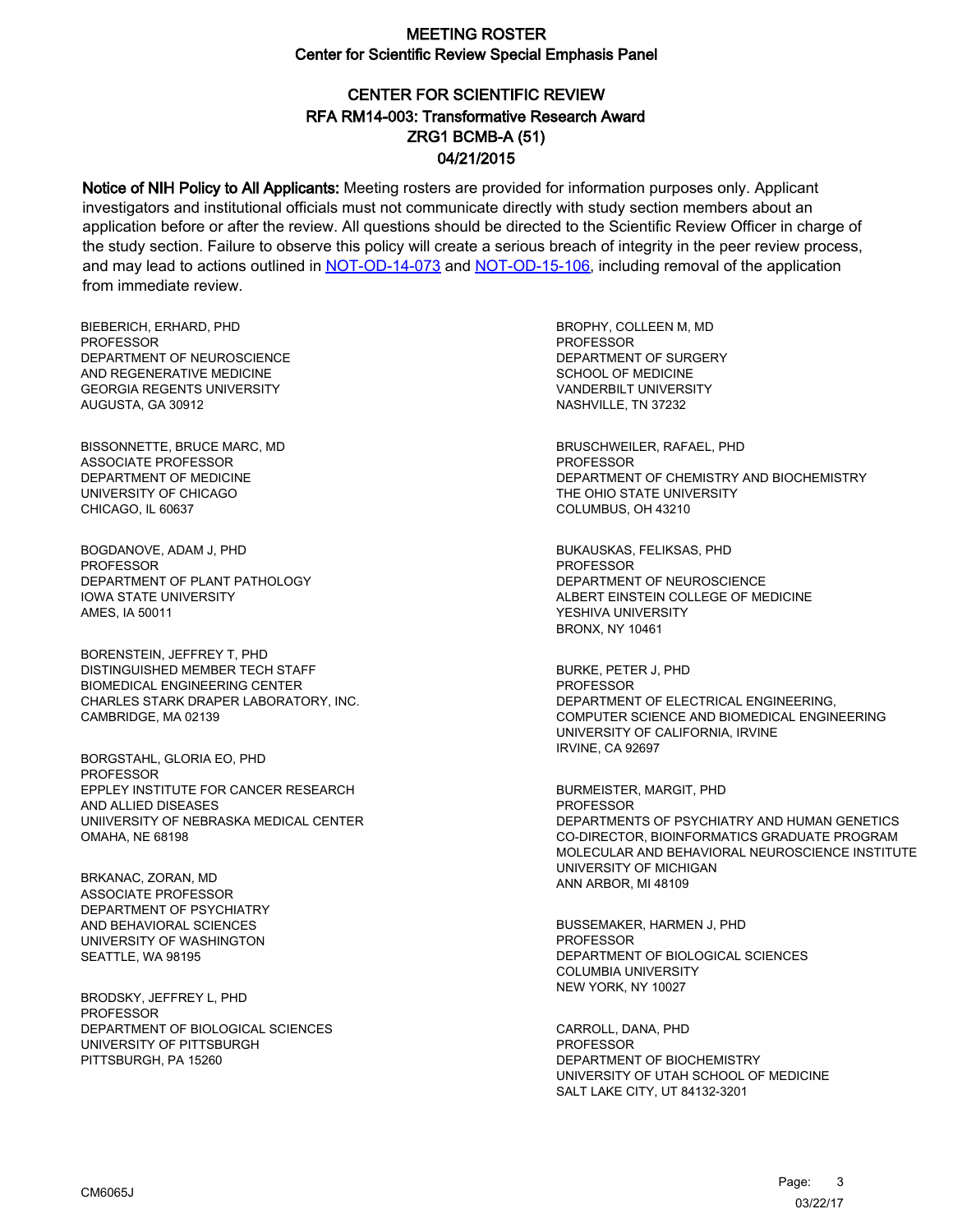# CENTER FOR SCIENTIFIC REVIEW ZRG1 BCMB-A (51) 04/21/2015 RFA RM14-003: Transformative Research Award

Notice of NIH Policy to All Applicants: Meeting rosters are provided for information purposes only. Applicant investigators and institutional officials must not communicate directly with study section members about an application before or after the review. All questions should be directed to the Scientific Review Officer in charge of the study section. Failure to observe this policy will create a serious breach of integrity in the peer review process, and may lead to actions outlined in [NOT-OD-14-073](https://grants.nih.gov/grants/guide/notice-files/NOT-OD-14-073.html) and [NOT-OD-15-106,](https://grants.nih.gov/grants/guide/notice-files/NOT-OD-15-106.html) including removal of the application from immediate review.

CARSON, RICHARD E, PHD **PROFESSOR** DEPARTMENT OF DIAGNOSTIC RADIOLOGY AND BIOMEDICAL ENGINEERING YALE UNIVERSITY SCHOOL OF MEDICINE NEW HAVEN, CT 06520

CAZIER, JEAN-BAPTISTE PROFESSOR CENTRE FOR COMPUTATIONAL BIOLOGY UNIVERSITY OF BIRMINGHAM EDGBASTON BIRMINGHAM B15 2TT UNITED KINGDOM

CHADWICK, BRIAN P, PHD ASSISTANT PROFESSOR DEPARTMENT OF BIOLOGICAL SCIENCE FLORIDA STATE UNIVERSITY TALLAHASSEE, FL 32306-4295

CHEN, GONG, PHD PROFESSOR PENNSYLVANIA STATE UNIVERSITY DEPARTMENT OF BIOLOGY UNIVERSITY PARK, PA 16802

CHEW, TENG-LEONG, PHD DIRECTOR DEPARTMENT OF ADVANCED IMAGING CENTER HOWARD HUGHES MEDICAL INSTITTUE JANELIA RESEARCH CAMPUS NORTHWESTERN UNIVERSITY ASHBURN, VA 20147

CHI, NEIL C, MD, PHD ASSOCIATE PROFESSOR DEPARTMENT OF MEDICINE UNIVERSITY OF CALIFORNIA, SAN DIEGO SAN FRANCISCO, CA 94143

CLARK, GEOFFREY J, PHD ASSOCIATE PROFESSOR BAXTER RESEARCH UNIVERSITY OF LOUSVILLE LOUISVILLE, KY 40202

COHEN, BARAK A, PHD ALVIN GOLDFARB DISTINGUISHED PROFESSOR OF COMPUTATIONAL BIOLOGY WASHINGTON UNIVERSITY IN ST.LOUIS ST. LOUIS, MO 63108

COLLINS, LINDA M, PHD PROFESSOR DEPARTMENT OF HUMAN DEVELOPMENT AND FAMILY STUDIES COLLEGE OF HEALTH AND HUMAN DEVELOPMENT PENNSYLVANIA STATE UNIVERSITY UNIVERSITY PARK, PA 16802

CONBOY, IRINA M, PHD ASSOCIATE PROFESSOR DEPARTMENT OF BIOENGINEERING COLLEGE OF ENGINEERING UNIVERSITY OF CALIFORNIA, BERKELEY BERKELEY, CA 94720

CORNIER, MARC-ANDRE, MD ASSOCIATE PROFESSOR DIVISION OF ENDOCRINOLOGY METABOLISM AND DIABETES SCHOOL OF MEDICINE UNIVERSITY OF COLORADO, DENVER AURORA, CO 80045

DAVY, KEVIN P, PHD PROFESSOR DEPARTMENT OF HUMAN NUTRITION, FOODS AND EXERCISE VIRGINIA POLYTECHNIC INSTITUTE BLACKSBURG, VA 24061

DAWN, BUDDHADEB, MD PROFESSOR DIVISION OF CARDIOVASCULAR DISEASES VICE CHAIRMAN FOR RESEARCH DEPARTMENT OF MEDICINE UNIVERSITY OF KANSAS MEDICAL CENTER KANSAS CITY, KS 66160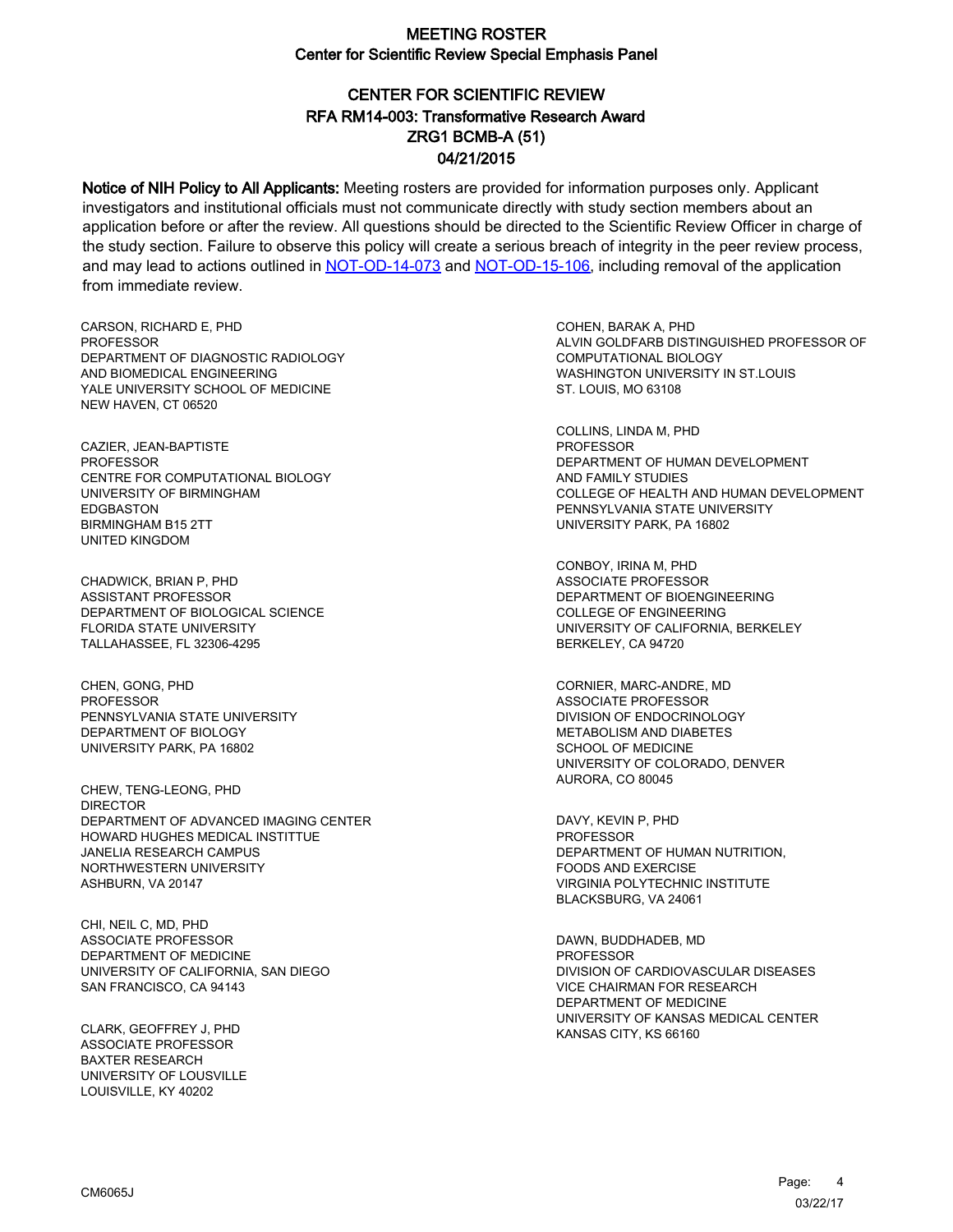# CENTER FOR SCIENTIFIC REVIEW ZRG1 BCMB-A (51) 04/21/2015 RFA RM14-003: Transformative Research Award

Notice of NIH Policy to All Applicants: Meeting rosters are provided for information purposes only. Applicant investigators and institutional officials must not communicate directly with study section members about an application before or after the review. All questions should be directed to the Scientific Review Officer in charge of the study section. Failure to observe this policy will create a serious breach of integrity in the peer review process, and may lead to actions outlined in [NOT-OD-14-073](https://grants.nih.gov/grants/guide/notice-files/NOT-OD-14-073.html) and [NOT-OD-15-106,](https://grants.nih.gov/grants/guide/notice-files/NOT-OD-15-106.html) including removal of the application from immediate review.

DEGREGORI, JAMES V, BA PROFESSOR OF BIOCHEMISTRY DEPARTMENT OF BIOCHEMISTRY AND MOLECULAR **GENETICS** UNIVERSITY OF COLORADO, DENVER AURORA, CO 80045

DEMEO, DAWN L, MD PROFESSOR DEPARTMENT OF MEDICINE CHANNING LABORATORY BRIGHAM AND WOMEN'S HOSPITAL BOSTON , MA 02115

DEMIRCI, UTKAN, PHD ASSOCIATE PROFESSOR DEPARTMENT OF RADIOLOGY STANFORD UNIVERSITY SCHOOL OF MEDICINE PALO ALTO, CA 94304

DENG, HONG-WEN, PHD **PROFESSOR** DEPARTMENT OF BIOSTATISTICS AND BIOINFORMATICS SCHOOL OF PUBLIC HEALTH AND TROPICAL MEDICINE TULANE UNIVERSITY NEW ORLEANS, LA 70112

DEWITT, DOUGLAS SCOTT, PHD PROFESSOR AND DIRECTOR DEPARTMENT OF ANESTHESIOLOGY UNIVERSITY OF TEXAS MEDICAL BRANCH GALVESTON, TX 77555-0591

DONAHUE, HENRY J, PHD MICHAEL AND MYRTLE BAKER PROFESSOR DEPARTMENT OF ORTHOPEDICS AND REHABILITATION DIRECTOR, DIVISION OF MUSCULOSKELETAL SCIENCES PENNSYLVANIA STATE UNIVERSITY COLLEGE OF MEDICINE HERSHEY, PA 17033

DORRESTEIN, PIETER C, PHD PROFESSOR DEPARTMENTS OF PHARMACOLOGY, CHEMISTRY AND BIOCHEMISTRY UNIVERSITY OF CALIFORNIA, SAN DIEGO LA JOLLA, CA 92093

DORSKY, RICHARD I, PHD **PROFESSOR** DEPARTMENT OF NEUROBIOLOGY AND ANATOMY UNIVERSITY OF UTAH SALT LAKE CITY, UT 84132

DRISCOLL, MONICA A, PHD PROFESSOR DEPARTMENT OF MOLECULAR BIOLOGY AND **BIOCHEMISTRY** RUTGERS UNIVERSITY PISCATAWAY, NJ 08855

DVORAK, HAROLD FISHER, MD CHIEF PATHOLOGIST DEPARTMENT OF PATHOLOGY BETH ISRAEL HOSPITAL BOSTON, MA 02215

DWEIK, RAED A, MD PROFESSOR OF MEDICINE PULMONARY, ALLERGY AND CRITICAL CARE MEDICINE THE CLEVELAND CLINIC FOUNDATION CLEVELAND, OH 44195

ENIKOLOPOV, GRIGORI N, PHD ASSOCIATE PROFESSOR DEPARTMENT OF NEUROBIOLOGY AND GENETICS COLD SPRING HARBOR LABORATORY COLD SPRING HARBOR, NY 11724

ESSNER, JEFFREY J, PHD ASSOCIATE PROFESSOR DEPARTMENT OF GENETICS, DEVELOPMENT AND CELL BIOLOGY IOWA STATE UNIVERSITY AMES, IA 50011

ESTEVEZ, ALVARO G, PHD ASSOCIATE PROFESSOR DEPARTMENT OF NEURODEGENERATIVE DISEASE BURNETT SCHOOL OF BIOMEDICAL SCIENCES COLLEGE OF MEDICINE UNIVERSITY OF CENTRAL FLORIDA ORLANDO, FL 32827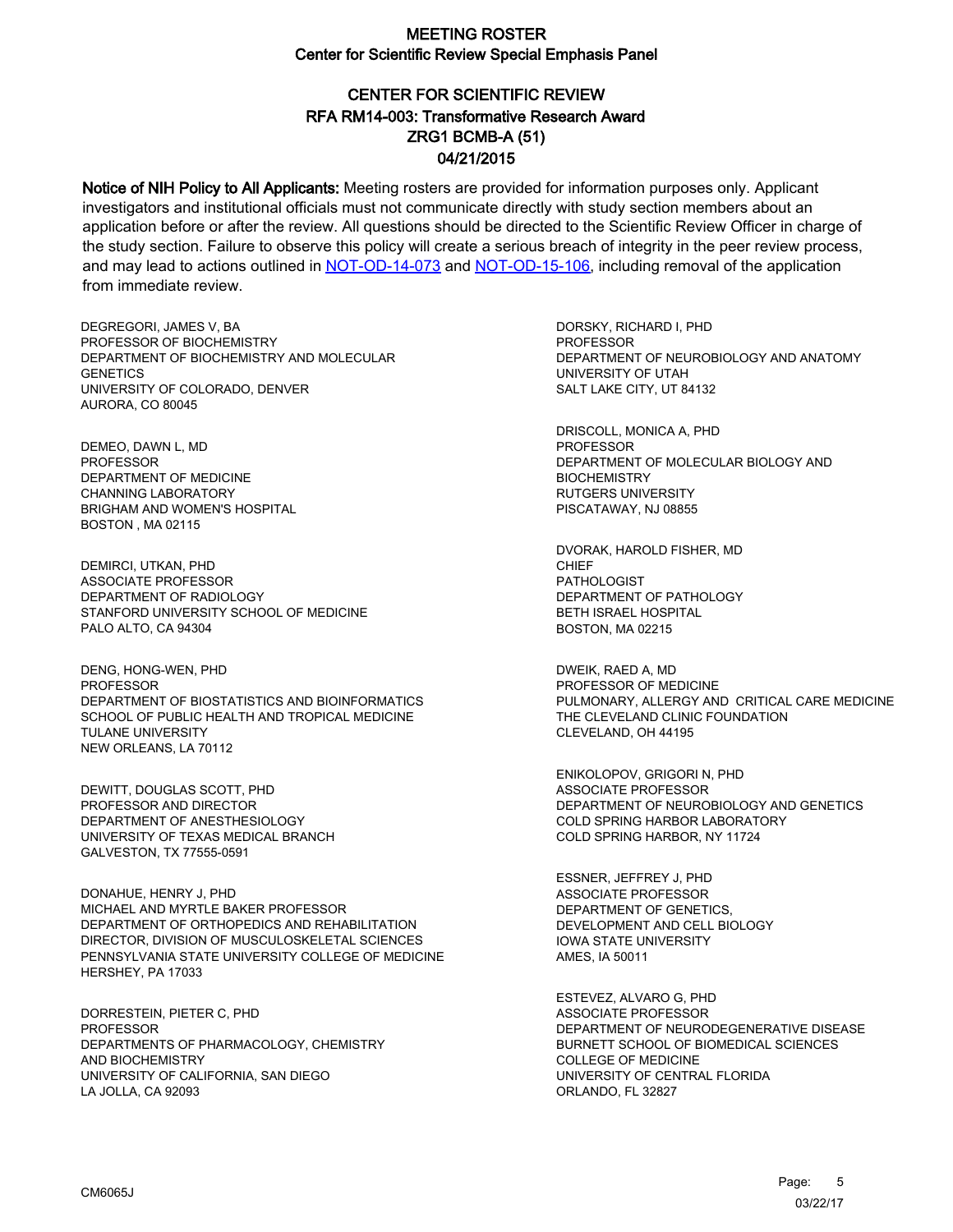# CENTER FOR SCIENTIFIC REVIEW ZRG1 BCMB-A (51) 04/21/2015 RFA RM14-003: Transformative Research Award

Notice of NIH Policy to All Applicants: Meeting rosters are provided for information purposes only. Applicant investigators and institutional officials must not communicate directly with study section members about an application before or after the review. All questions should be directed to the Scientific Review Officer in charge of the study section. Failure to observe this policy will create a serious breach of integrity in the peer review process, and may lead to actions outlined in [NOT-OD-14-073](https://grants.nih.gov/grants/guide/notice-files/NOT-OD-14-073.html) and [NOT-OD-15-106,](https://grants.nih.gov/grants/guide/notice-files/NOT-OD-15-106.html) including removal of the application from immediate review.

EUBANK, STEPHEN G, PHD PROFESSOR AND DEPUTY DIRECTOR NETWORK DYNAMICS AND SIMULATION SCIENCE LAB VIRGINIA POLYTECHNIC INSTITUTE AND STATE UNIVERSITY BLACKSBURG, VA 24060

FAN, XIAOFENG, PHD, MD ASSOCIATE PROFESSOR DIVISION OF GASTROENTEROLOGY AND HEPATOLOGY SAINT LOUIS UNIVERSITY SCHOOL OF MEDICINE ST LOUIS, MO 63104

FOLCH, ALBERT, PHD ASSOCIATE PROFESSOR DEPARTMENT OF BIOENGINEERING UNIVERSITY OF WASHINGTON SEATTLE, WA 98195

FOSTER, DAVID A, PHD ROSALYN YALOW PROFESSOR DEPARTMENT OF BIOLOGICAL SCIENCES HUNTER COLLEGE CITY UNIVERSITY OF NEW YORK NEW YORK, NY 10065

FREIMER, NELSON B, MD PROFESSOR AND DIRECTOR DEPARTMENTS PSYCHIATRY AND BIOBEHAVIORAL SCIENCES DIRECTOR, CENTER FOR NEUROBEHAVIORAL GENETICS UNIVERSITY OF CALIFORNIA, LOS ANGELES LOS ANGELES, CA 90095

GAASTERLAND, THERESA, PHD PROFESSOR AND DIRECTOR SCRIPPS GENOME CENTER MARINE BIOLOGY RESEARCH DIVISION SCRIPPS INSTITUTION OF OCEANOGRAPHY UNIVERSITY OF CALIFORNIA, SAN DIEGO LA JOLLA, CA 92093

GAATHON, OPHIR CEO AND FOUNDER DIAMON NANOTECHNOLOGIES BOSTON, MA 02134

GALLOWAY, MATTHEW P, PHD PROFESSOR DEPARTMENT OF PSYCHIATRY AND BEHAVIORAL NEUROSCIENCES SCHOOL OF MEDICINE WAYNE STATE UNIVERSITY DETROIT, MI 48201

GAU, VINCENT JEN-JR, PHD PRESIDENT GENEFLUIDICS, INC. IRWINDALE, CA 91010

GESTWICKI, JASON E, PHD ASSOCIATE PROFESSOR DEPARTMENT OF PHARMACEUTICAL CHEMISTRY INSTITUTE FOR NEURODEGENERATIVE DISEASE UNIVERSITY OF CALIFORNIA, SAN FRANCISCO SAN FRANCISCO, CA 94158

GHOSH, PARTHO, PHD PROFESSOR DEPARTMENTS OF CHEMISTRY AND BIOCHEMISTRY UNIVERSITY OF CALIFORNIA, SAN DIEGO LA JOLLA, CA 92093

GILL, RYAN T, PHD ASSISTANT PROFESSOR DEPARTMENT OF CHEMICAL AND BIOLOGICAL ENGINEERING UNIVERSITY OF COLORADO - BOULDER BOULDER, CO 80309-0596

GOLDEN, BARBARA LYNN, PHD PROFESSOR DEPARTMENT OF BIOCHEMISTRY PURDUE UNIVERSITY WEST LAFAYETTE, IN 47907-2063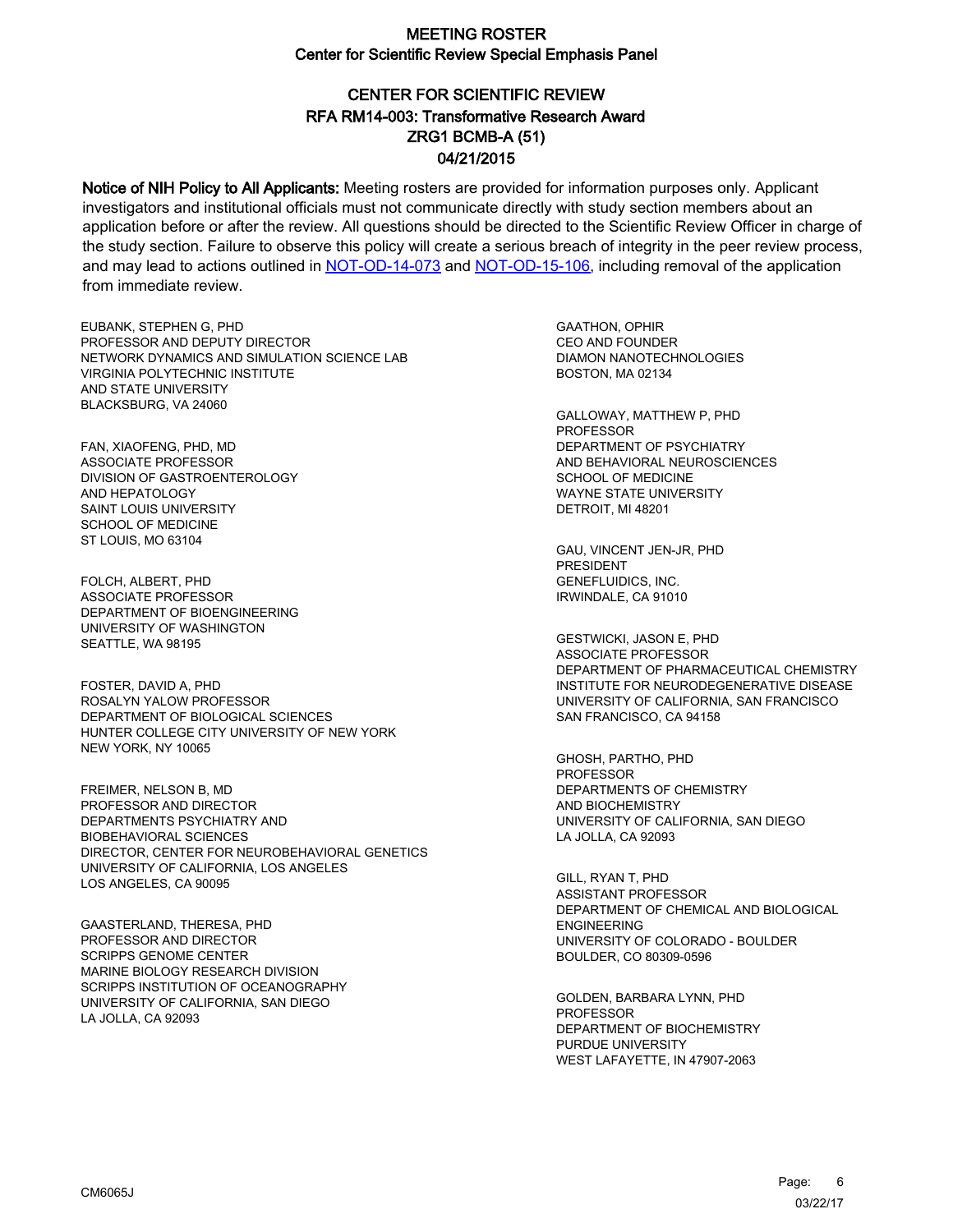# CENTER FOR SCIENTIFIC REVIEW ZRG1 BCMB-A (51) 04/21/2015 RFA RM14-003: Transformative Research Award

Notice of NIH Policy to All Applicants: Meeting rosters are provided for information purposes only. Applicant investigators and institutional officials must not communicate directly with study section members about an application before or after the review. All questions should be directed to the Scientific Review Officer in charge of the study section. Failure to observe this policy will create a serious breach of integrity in the peer review process, and may lead to actions outlined in [NOT-OD-14-073](https://grants.nih.gov/grants/guide/notice-files/NOT-OD-14-073.html) and [NOT-OD-15-106,](https://grants.nih.gov/grants/guide/notice-files/NOT-OD-15-106.html) including removal of the application from immediate review.

GOODWIN, RICHARD L, PHD ASSOCIATE PROFESSOR DEPARTMENT OF CELL AND DEVELOPMENTAL BIOLOGY AND ANATOMY UNIVERSITY OF SOUTH CAROLINA SCHOOL OF MEDICINE COLUMBIA, SC 29208

GOVERMAN, JOAN M, PHD PROFESSOR DEPARTMENT OF IMMUNOLOGY UNIVERSITY OF WASHINGTON SEATTLE, WA 98195

GRAY, NATHANAEL SCHIANDER, PHD ASSOCIATE PROFESSOR DANA FARBER CANCER INSTITUTE HARVARD MEDICAL SCHOOL BOSTON, MA 02115

GREENE, ERIC C, PHD ASSOCIATE PROFESSOR DEPARTMENT OF BIOCHEMISTRY AND MOLECULAR **BIOPHYSICS** COLUMBIA UNIVERSITY NEW YORK, NY 10032

GREER, CHARLES A, PHD PROFESSOR DEPARTMENTS OF NEUROSURGERY AND NEUROBIOLOGY SCHOOL OF MEDICINE YALE UNIVERSITY NEW HAVEN, CT 06520

GRIFFISS, JOHN MCLEOD, MD PROFESSOR DEPARTMENT OF LABORATORY MEDICINE UNIVERSITY OF CALIFORNIA, SAN FRANCISCO SAN FRANCISCO, CA 94124

GRISHAM, MATTHEW B, PHD PROFESSOR AND CHAIR DEPARTMENT OF MOLECULAR AND CELLULAR PHYSIOLOGY LOUISIANA STATE UNIVERSITY HEALTH SCIENCES SHREVEPORT, LA 71130

GROVES, JOHN TAYLOR III, PHD HUGH STOTT TAYLOR PROFESSOR DEPARTMENT OF CHEMISTRY PRINCETON UNIVERSITY PRINCETON, NJ 08544

GUILAK, FARSHID, PHD PROFESSOR DEPARTMENTS OF ORTHOPAEDIC SURGERY AND BIOMEDICAL ENGINEERING DUKE UNIVERSITY MEDICAL CENTER DURHAM, NC 27710

HAAKE, DAVID A, MD PROFESSOR STAFF INTERNIST AND INFECTIOUS DISEASES SPECIALIST DIVISION OF INFECTIOUS DISEASES VA GREATER LOS ANGELES HEALTHCARE SYSTEM LOS ANGELES, CA 90073

HAHN, MARIAH S, PHD ASSOCIATE PROFESSOR BIOMEDICAL ENGINEERING RENSSELAER POLYTECHNIC INSTITUTE TROY, NY 12180

HAJNAL, ANDRAS, MD PROFESSOR NEURAL AND BEHAVIORAL SCIENCES COLLEGE OF MEDICINE PENNSYLVANIA STATE UNIVERSITY HERSHEY, PA 17033

HAMAD, ABDEL, PHD, BVSC ASSOCIATE PROFESSOR DEPARTMENT OF PATHOLOGY JOHNS HOPKINS UNIVERSITY SCHOOL OF MEDICINE BALTIMORE, MD 21205

HARRIS, NEIL, PHD ASSOCIATE PROFESSOR DEPARTMENT OF NEUROSURGERY DAVID GEFFEN SCHOOL OF MEDICINE UNIVERSITY OF CALIFORNIA, LOS ANGELES LOS ANGELES, CA 90095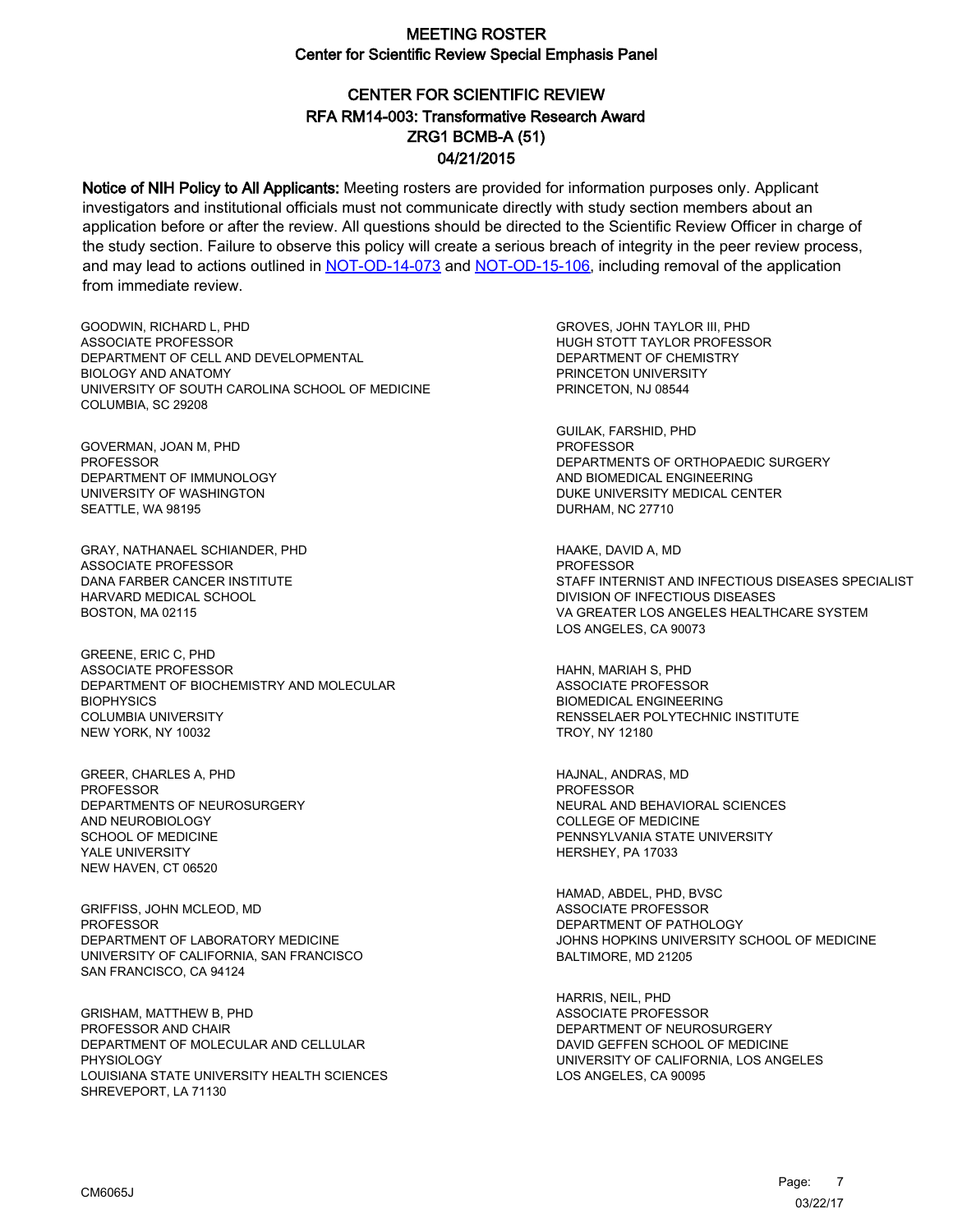# CENTER FOR SCIENTIFIC REVIEW ZRG1 BCMB-A (51) 04/21/2015 RFA RM14-003: Transformative Research Award

Notice of NIH Policy to All Applicants: Meeting rosters are provided for information purposes only. Applicant investigators and institutional officials must not communicate directly with study section members about an application before or after the review. All questions should be directed to the Scientific Review Officer in charge of the study section. Failure to observe this policy will create a serious breach of integrity in the peer review process, and may lead to actions outlined in [NOT-OD-14-073](https://grants.nih.gov/grants/guide/notice-files/NOT-OD-14-073.html) and [NOT-OD-15-106,](https://grants.nih.gov/grants/guide/notice-files/NOT-OD-15-106.html) including removal of the application from immediate review.

HAWLEY, ROBERT J, PHD **PROFESSOR** CENTER FOR TRANSPLANTATION SCIENCES MASSACHUSETTS GENERAL HOSPITAL BOSTON , MA 02114

HELFAND, STEPHEN L, MD PROFESSOR DEPARTMENT OF MOLECULAR BIOLOGY CELL BIOLOGY AND BIOCHEMISTRY BROWN UNIVERSITY PROVIDENCE, RI 02903

HENDERSHOT, LINDA M, PHD FULL MEMBER DEPARTMENT OF TUMOR CELL BIOLOGY ST. JUDE CHILDREN'S RESEARCH HOSPITAL MEMPHIS, TN 38105

HOLLISTER, SCOTT J, PHD PROFESSOR DEPARTMENTS OF BIOMEDICAL ENGINEERING, SURGERY, AND ENGINEERING UNIVERSITY OF MICHIGAN ANN ARBOR, MI 48109

HORNIK, ROBERT C, PHD WILBUR SCHRAMM PROFESSOR OF COMMUNICATION AND HEALTH POLICY DIRECTOR, CENTER OF EXCELLENCE IN CANCER COMMUNICATION RESEARCH ANNENBERG SCHOOL FOR COMMUNICATION UNIVERSITY OF PENNSYLVANIA PHILADELPHIA, PA 19104

HRUBY, DENNIS E, PHD CHIEF SCIENTIFIC OFFICER SIGA TECHNOLOGIES INC CORVALLIS, OR 97333

HSIAI, TZUNG K, MD, PHD **PROFESSOR** DEPARTMENTS OF MEDICINE, BIOENGINEERING, AND PHYSIOLOGY SCHOOL OF MEDICINE UNIVERSITY OF CALIFORNIA, LOS ANGELES LOS ANGELES, CA 90073

HUNTER, NEIL, PHD PROFESSOR AND HHMI INVESTIGATOR HOWARD HUGHES MEDICAL INSTITUTE DEPARTMENT OF MICROBIOLOGY AND MOLECULAR **GENETICS** UNIVERSITY OF CALIFORNIA DAVIS DAVIS, CA 95616

HUTCHINS, GARY D, PHD PROFESSOR DIVISION OF IMAGING SCIENCES DEPARTMENT OF RADIOLOGY INDIANA UNIVERSITY SCHOOL OF MEDICINE INDIANAPOLIS, IN 46202

IAVARONE, ANTONIO, MD **PROFESSOR** DEPARTMENTS OF NEUROLOGY AND PATHOLOGY INSTITUTE FOR CANCER GENETICS COLUMBIA UNIVERSITY NEW YORK, NY 10032

IRVING, THOMAS C, PHD PROFESSOR OF BIOLOGY AND PHYSICS CENTER FOR SYNCHROTRON RADIATION RESEARCH AND INSTRUMENTATION, DEPARTMENT OF BIOLOGICAL, CHEMICAL, AND PHYSICAL SCIENCES ILLINOIS INSTITUTE OF TECHNOLOGY CHICAGO, IL 60616

ISBERG, RALPH R, PHD PROFESSOR DEPARTMENT OF MOLECULAR BIOLOGY AND MICROBIOLOGY TUFTS UNIVERSITY SCHOOL OF MEDICINE BOSTON, MA 02111

JACOBS, WILLIAM ROBERT, PHD PROFESSOR AND HOWARD HUGHES INVESTIGATOR DEPARTMENT OF MICROBIOLOGY/IMMUNOLOGY HOWARD HUGHES MEDICAL INSTITUTE ALBERT EINSTEIN COLLEGE OF MEDICINE BRONX, NY 10461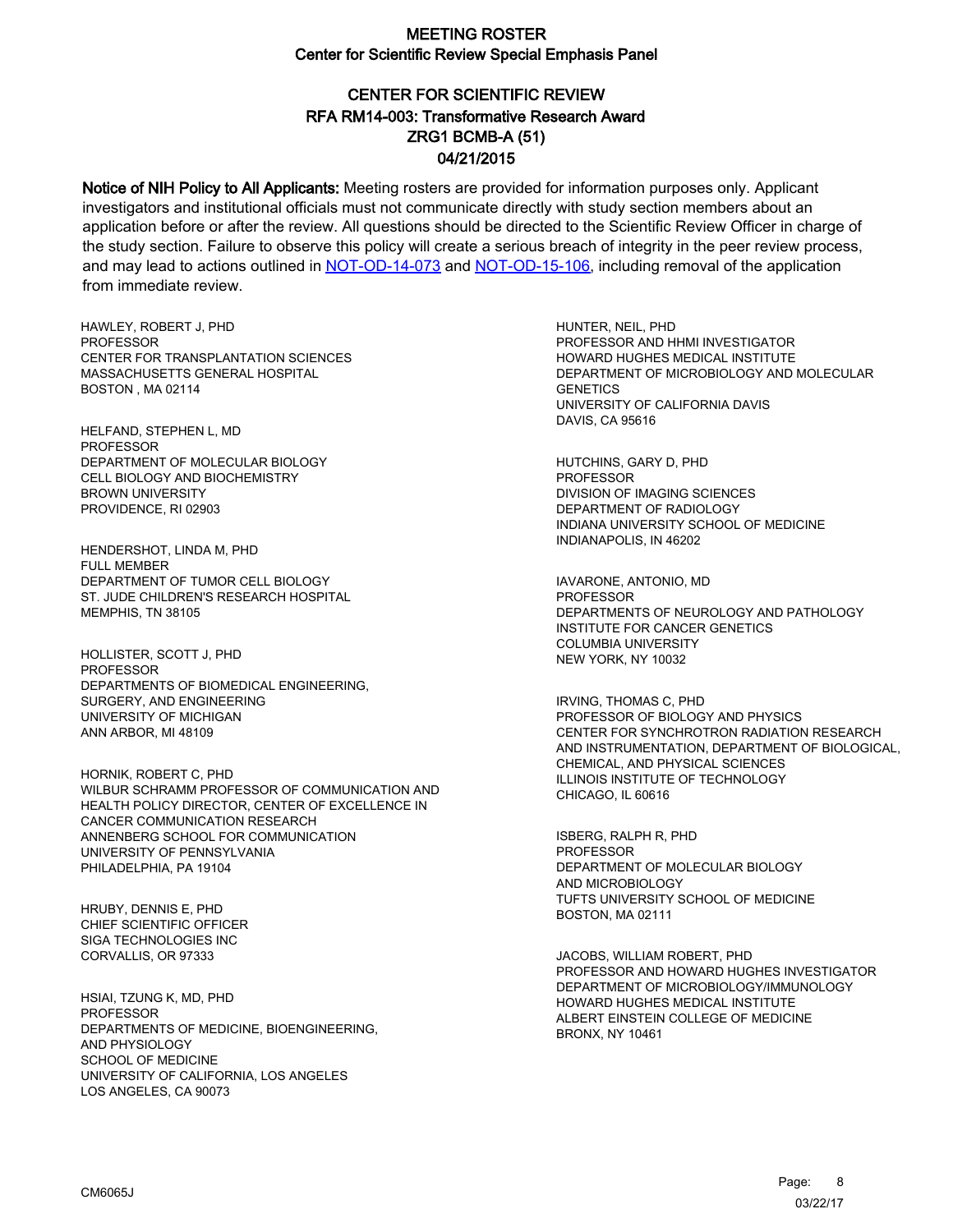# CENTER FOR SCIENTIFIC REVIEW ZRG1 BCMB-A (51) 04/21/2015 RFA RM14-003: Transformative Research Award

Notice of NIH Policy to All Applicants: Meeting rosters are provided for information purposes only. Applicant investigators and institutional officials must not communicate directly with study section members about an application before or after the review. All questions should be directed to the Scientific Review Officer in charge of the study section. Failure to observe this policy will create a serious breach of integrity in the peer review process, and may lead to actions outlined in [NOT-OD-14-073](https://grants.nih.gov/grants/guide/notice-files/NOT-OD-14-073.html) and [NOT-OD-15-106,](https://grants.nih.gov/grants/guide/notice-files/NOT-OD-15-106.html) including removal of the application from immediate review.

JERSCHOW, ALEXEJ, PHD **PROFESSOR** DEPARTMENT OF CHEMISTRY NEW YORK UNIVERSITY NEW YORK, NY 10003

JIANG, HUABEI, PHD J. CRAYTON PRUITT FAMILY PROFESSOR DEPARTMENT OF BIOMEDICAL ENGINEERING UNIVERSITY OF FLORIDA GAINESVILLE, FL 32611

JUNE, CARL H, MD PROFESSOR DEPARTMENT OF PATHOLOGY AND LABORATORY MEDICINE UNIVERSITY OF PENNSYLVANIA SCHOOL OF MEDICINE PHILADEPHIA, PA 19104

KAEBERLEIN, MATT, PHD ASSOCIATE PROFESSOR DEPARTMENT OF PATHOLOGY UNIVERSITY OF WASHINGTON SEATTLE, WA 98195

KAMINSKI, NAFTALI, MD PROFESSOR DEPARTMENT OF INTERNAL MEDICINE PULMONARY, CRITICAL CARE AND SLEEP MEDICINE YALE SCHOOL OF MEDICINE NEW HAVEN, CT 06520

KAZAZIAN, HAIG H JR, MD **PROFESSOR** INSITITUTE OF GENETIC MEDICINE SCHOOL OF MEDICINE JOHNS HOPKINS UNIVERSITY BALTIMORE, MD 21205

KELLER, BRADLEY BARTH, MD PROFESSOR OF PEDIATRICS, PHARMACOLOGY AND TOXICOLOGY, AND BIOENGINEERING KOSAIR CHARITIES CHAIR AND CHIEF DIVISION OF PEDIATRIC HEART RESEARCH CARDIOVASCULAR INNOVATION INSTITUTE UNIVERSITY OF LOUISVILLE LOUISVILLE, KY 40202

KENYON, NICHOLAS J, MD PROFESSOR DIVISION OF PULMONARY, CRITICAL CARE, AND SLEEP MEDICINE UNIVERSITY OF CALIFORNIA, DAVIS SACRAMENTO, CA 95816

KESHISHIAN, HAIG S, PHD PROFESSOR DEPARTMENT OF MOLECULAR, CELLULAR AND DEVELOPMENTAL BIOLOGY YALE UNIVERSITY NEW HAVEN, CT 06520

KHOURY, SAMIA J, MD JACK, SADIE AND DAVID BREAKSTONE PROFESSOR OF **NEUROLOGY** DEPARTMENT OF NEUROLOGY PARTNERS MULTIPLE SCLEROSIS CENTER BRIGHAM AND WOMEN'S HOSPITAL HARVARD MEDICAL SCHOOL BOSTON, MA 02115

KIELIAN, MARGARET, PHD PROFESSOR AND CHAIR DEPARTMENT OF CELL BIOLOGY ALBERT EINSTEIN COLLEGE OF MEDICINE YESHIVA UNIVERSITY BRONX, NY 10461

KLEENE, STEVEN J, BS ASSOCIATE PROFESSOR DEPARTMENT OF CANCER AND CELL BIOLOGY UNIVERSITY OF CINCINNATI CINCINNATI, OH 45267-0521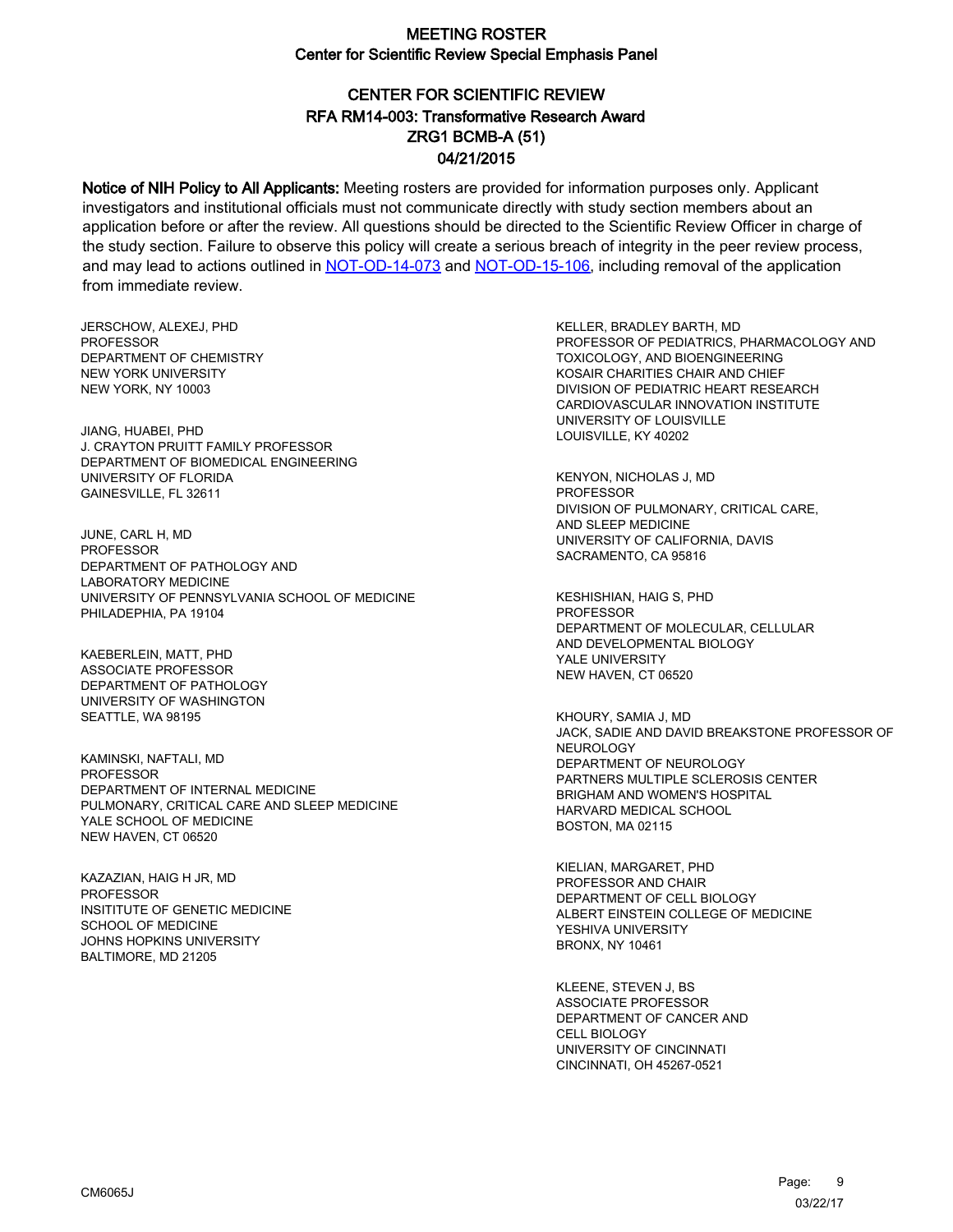# CENTER FOR SCIENTIFIC REVIEW ZRG1 BCMB-A (51) 04/21/2015 RFA RM14-003: Transformative Research Award

Notice of NIH Policy to All Applicants: Meeting rosters are provided for information purposes only. Applicant investigators and institutional officials must not communicate directly with study section members about an application before or after the review. All questions should be directed to the Scientific Review Officer in charge of the study section. Failure to observe this policy will create a serious breach of integrity in the peer review process, and may lead to actions outlined in [NOT-OD-14-073](https://grants.nih.gov/grants/guide/notice-files/NOT-OD-14-073.html) and [NOT-OD-15-106,](https://grants.nih.gov/grants/guide/notice-files/NOT-OD-15-106.html) including removal of the application from immediate review.

KOSIEWICZ, MICHELE M, PHD ASSOCIATE PROFESSOR DEPARTMENT OF MICROBIOLOGY AND IMMUNOLOGY UNIVERSITY OF LOUISVILLE HEALTH SCIENCES CENTER LOUISVILLE, KY 40292

KRUSIENSKI, DEAN JOSEPH ASSOCIATE PROFESSOR DEPARTMENT OF ELECTRICAL AND COMPUTER ENGINEERING OLD DOMINION UNIVERSITY NORFOLK, VA 23529

KUHN, RICHARD J, PHD PROFESSOR DEPARTMENT OF BIOLOGICAL SCIENCES PURDUE UNIVERSITY WEST LAFAYETTE, IN 47907

LADIGES, WARREN C, MS PROFESSOR DEPARTMENT OF COMPARATIVE MEDICINE UNIVERSITY OF WASHINGTON SEATTLE, WA 98195

LANE, STEPHEN MARK, PHD ASSOCIATE DIRECTOR NSF CENTER FOR BIOPHOTONICS UNIVERSITY OF CALIFORNIA AT DAVIS SACRAMENTO, CA 95817

LEE, HONGZHE, PHD PROFESSOR DEPARTMENT OF BIOSTATISTICS AND EPIDEMIOLOGY PERELMAN SCHOOL OF MEDICINE UNIVERSITY OF PENNSYLVANIA PHILADELPHIA, PA 19104-6021

LEE, TAE-HEE, PHD ASSOCIATE PROFESSOR DEPARTMENT OF CHEMISTRY THE HUCK INSTITUTES OF THE LIFE SCIENCES PENNSYLVANIA STATE UNIVERSITY UNIVERSITY PARK , PA 16802

LEVIN, ANDREW E, PHD PRESIDENT AND CHIEF EXECUTIVE OFFICER IMMUNETICS, INC BOSTON, MA 02210

LI, SONG, PHD ASSOICATE PROFESSOR DEPARTMENT OF BIOENGINEERING UNIVERSITY OF CALIFORNIA AT BERKELEY BERKELEY, CA 94720

LITHGOW, GORDON J, PHD ASSOCIATE PROFESSOR FOR AGE RESEARCH BUCK INSTITUTE FOR RESEARCH ON AGING NOVATO, CA 94949

LIU, YANG, PHD ASSOCIATE PROFESSOR DEPARTMENT OF MEDICINE PITTSBURGH UNIVERSITY SEWICKLEY, PA 15143

LOWY, FRANKLIN D, MD PROFESSOR DIVISION OF INFECTIOUS DISEASES DEPARTMENT OF MEDICINE COLUMBIA UNIVERSITY NEW YORK, NY 10032

LUNNEY, JOAN K, PHD RESEARCH SCIENTIST ANIMAL PARASITIC DISEASES LABO USDA ARS BARC BELTSVILLE, MD 20705

MACKIE, ALEXANDER R, PHD RESEARCH ASSISTANT PROFESSOR FEINBERG CARDIOVASCULAR RESEARCH INSTITUTE NORTHWESTERN UNIVERSITY FEINBERG SCHOOL OF MEDICINE CHICAGO, IL 60611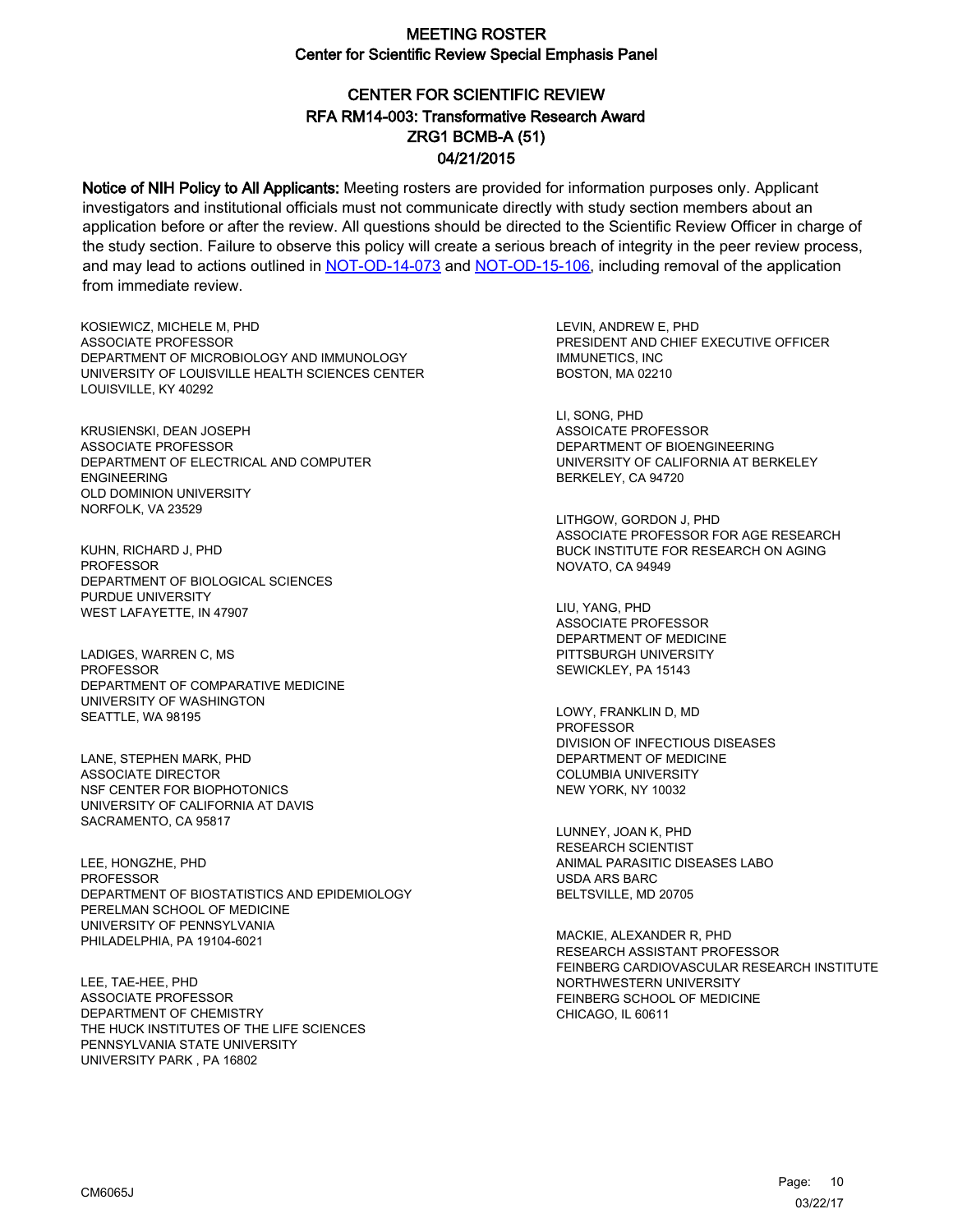# CENTER FOR SCIENTIFIC REVIEW ZRG1 BCMB-A (51) 04/21/2015 RFA RM14-003: Transformative Research Award

Notice of NIH Policy to All Applicants: Meeting rosters are provided for information purposes only. Applicant investigators and institutional officials must not communicate directly with study section members about an application before or after the review. All questions should be directed to the Scientific Review Officer in charge of the study section. Failure to observe this policy will create a serious breach of integrity in the peer review process, and may lead to actions outlined in [NOT-OD-14-073](https://grants.nih.gov/grants/guide/notice-files/NOT-OD-14-073.html) and [NOT-OD-15-106,](https://grants.nih.gov/grants/guide/notice-files/NOT-OD-15-106.html) including removal of the application from immediate review.

MAKINO, CLINT L, PHD ASSOCIATE PROFESSOR DEPARTMENT OF OPHTHALMOLOGY MASSACHUSETTS EYE AND EAR INFIRMARY BOSTON, MA 02114

MALEY, CARLO, PHD ASSOCIATE PROFESSOR DEPARTMENT OF SURGERY DIRECTOR, CENTER FOR EVOLUTION AND CANCER UNIVERSITY OF CALIFORNIA, SAN FRANCISCO SAN FRANCISCO, CA 94143

MARINI, FRANK C, PHD PROFESSOR DEPARTMENT OF CANCER BIOLOGY INSTITUTE FOR REGENERATIVE MEDICINE WAKE FOREST SCHOOL OF MEDICINE WINSTON-SALEM, NC 27157

MARINO, JOHN PAUL, PHD ADJUNCT ASSOCIATE PROFESSOR CENTER FOR ADVANCED RESEARCH IN BIOTECHNOLOGY UNIVERSITY OF MARYLAND BIOTECHNOLOGY INSTITUTE ROCKVILLE, MD 20850

MARIUZZA, ROY A, PHD PROFESSOR CENTER FOR ADVANCED RESEARCH IN BIOTECHNOLOGY BIOTECHNOLOGY INSTITUTE UNIVERSITY OF MARYLAND ROCKVILLE, MD 20850

MATSUNAMI, HIROAKI, PHD ASSOCIATE PROFESSOR DEPARTMENT OF MOLECULAR GENETICS AND MOLECULAR BIOLOGY DUKE UNIVERSITY DURHAM, NC 27710

MAYER, EMERAN A, MD, PHD PROFESSOR DEPARTMENT OF MEDICINE CENTER FOR NEUROBIOLOGY OF STRESS UNIVERSITY OF CALIFORNIA LOS ANGELES LOS ANGELES, CA 90095

MAZMANIAN, SARKIS K, PHD **PROFESSOR** DEPARTMENT OF BIOLOGY AND BIOLOGICAL ENGINEERING CALIFORNIA INSTITUTE OF TECHNOLOGY PASADENA, CA 91125

MCLEAN, ROBERT JC, PHD PROFESSOR DEPARTMENT OF BIOLOGY COLLEGE OF SCIENCE TEXAS STATE UNIVERSITY SAN MARCOS, TX 78666

MEDHORA, MEETHA M, PHD PROFESSOR DIRECTOR OF RESEARCH, DIVISION OF PULMONARY AND CRITICAL CARE, DEPARTMENTS OF MEDICINE AND RADIATION ONCOLOGY MEDICAL COLLEGE OF WISCONSIN MILWAUKEE, WI 53226

MERRILL, BRADLEY J, PHD ASSOCIATE PROFESSOR DEPARTMENT OF BIOCHEMISTRY AND MOLECULAR GENETICS UNIVERSITY OF ILLINOIS AT CHICAGO CHICAGO, IL 60607

MESSINA, LOUIS MICHAEL, MD PROFESSOR AND CHIEF DIVISION OF VASCULAR SURGERY UNIVERSITY OF MASSACHUSETTS WORCESTER, MA 01655

MILLER, RICHARD A, MD, PHD PROFESSOR OF PATHOLOGY DEPARTMENT OF PATHOLOGY UNIVERSITY OF MICHIGAN AT ANN ARBOR ANN ARBOR, MI 48109

MILLER, WILLIAM C, MD, PHD ASSISTANT PROFESSOR UNIVERSITY OF NORTH CAROLINA SCHOOL OF PUBLIC HEALTH DEPARTMENTS OF MEDICINE AND EPIDEMIOLOGY CHAPEL HILL, NC 27599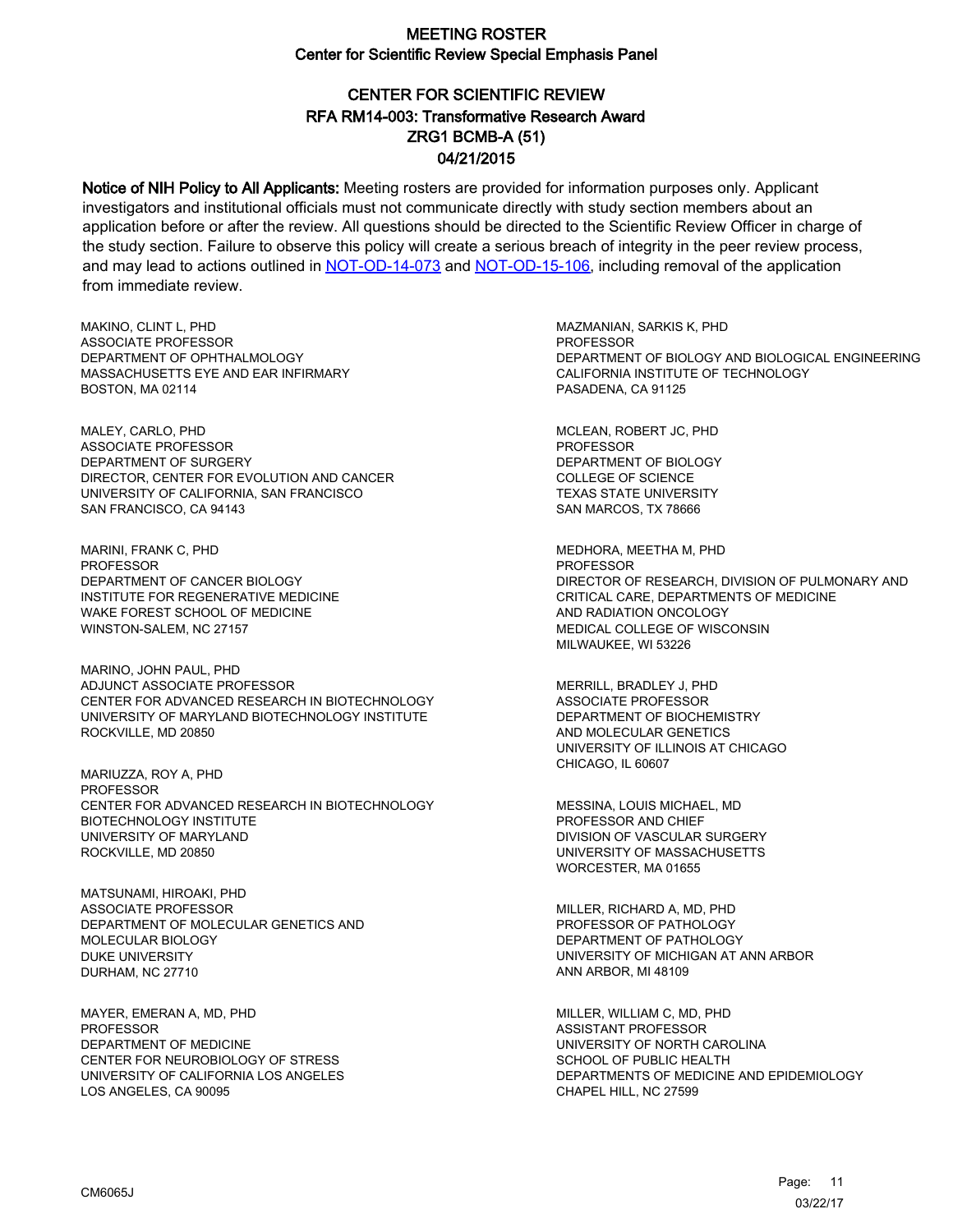# CENTER FOR SCIENTIFIC REVIEW ZRG1 BCMB-A (51) 04/21/2015 RFA RM14-003: Transformative Research Award

Notice of NIH Policy to All Applicants: Meeting rosters are provided for information purposes only. Applicant investigators and institutional officials must not communicate directly with study section members about an application before or after the review. All questions should be directed to the Scientific Review Officer in charge of the study section. Failure to observe this policy will create a serious breach of integrity in the peer review process, and may lead to actions outlined in [NOT-OD-14-073](https://grants.nih.gov/grants/guide/notice-files/NOT-OD-14-073.html) and [NOT-OD-15-106,](https://grants.nih.gov/grants/guide/notice-files/NOT-OD-15-106.html) including removal of the application from immediate review.

MITALIPOV, SHOUKHRAT M, PHD SENIOR SCIENTIST DIVISION OF REPRODUCTIVE SCIENCE OREGON HEALTH AND SCIENCE UNIVERSITY BEAVERTON, OR 97006

MONTEGGIA, LISA M, PHD PROFESSOR DEPARTMENT OF NEUROSCIENCE UNIVERSITY OF TEXAS SOUTHWESTERN MEDICAL CENTER DALLAS, TX 75390

MOVILEANU, LIVIU, PHD DIRECTOR OF UNDERGRADUATE PROGRAM IN BIOPHYSICAL SCIENCE DEPARTMENT OF PHYSICS SYRACUSE UNIVERSITY JAMESVILLE, NY 13078

MOXON, KAREN A, PHD PROFESSOR DEPARTMENT OF ELECTRICAL AND COMPUTER ENGINEERING SCHOOL OF BIOMEDICAL ENGINEERING DREXEL UNIVERSITY PHILADELPHIA, PA 19104

MUNGER, STEVEN D, PHD ASSOCIATE PROFESSOR DEPARTMENT OF ANATOMY AND NEUROBIOLOGY PROGRAM IN NEUROSCIENCE UNIVERSITY OF MARYLAND SCHOOL OF MEDICINE BALTIMORE, MD 21201

NAIR, SATISH K, PHD ASSOCIATE PROFESSOR DEPARTMENT OF BIOCHEMISTRY UNIVERSITY OF ILLINOIS AT URBANA-CHAMPAIGN URBANA, IL 61801

NISHIMURA, MICHAEL I, PHD PROFESSOR DEPARTMENT OF SURGERY CARDINAL BERNARDIN CANCER CENTER STRITCH SCHOOL OF MEDICINE LOYOLA UNIVERSITY CHICAGO MAYWOOD, IL 60153

OJO, AKINLOLU O, MD, PHD PROFESSOR OF MEDICINE AND EPIDEMIOLOGY DEPARTMENT OF INTERNAL MEDICINE UNIVERSITY OF MICHIGAN MEDICAL SCHOOL ANN ARBOR, MI 48109

OLEINIKOV, ANDREW V, PHD ASSOCIATE PROFESSOR DEPARTMENT OF BIOMEDICAL SCIENCES COLLEGE OF MEDICINE FLORIDA ATLANTIC UNIVERSITY BOCA RATON, FL 33431

OVERWIJK, WILLEM W, PHD ASSOCIATE PROFESSOR DEPARTMENT OF MELANOMA MEDICAL ONCOLOGY UNIVERSITY OF TEXAS M.D. ANDERSON CANCER CENTER HOUSTON, TX 77030

PALANKER, DANIEL V, PHD ASSOCIATE PROFESSOR DEPARTMENT OF OPHTHALMOLOGY AND HANSEN EXPERIMENTAL PHYSICS LABORATORY STANFORD UNIVERSITY STANFORD, CA 94305

PANDA, SATCHIDANANDA, PHD ASSOCIATE PROFESSOR REGULATORY BIOLOGY LABORATORY SALK INSTITUTE FOR BIOLOGICAL STUDIES LA JOLLA, CA 92037

PARKS, WILLIAM C, PHD PROFESSOR EXECUTIVE VICE CHAIR FOR RESEARCH SCIENTIFIC DIRECTOR, WOMEN'S GUILD LUNG INSTITUTE CEDARS-SINAI MEDICAL CENTER LOS ANGELES, CA 90048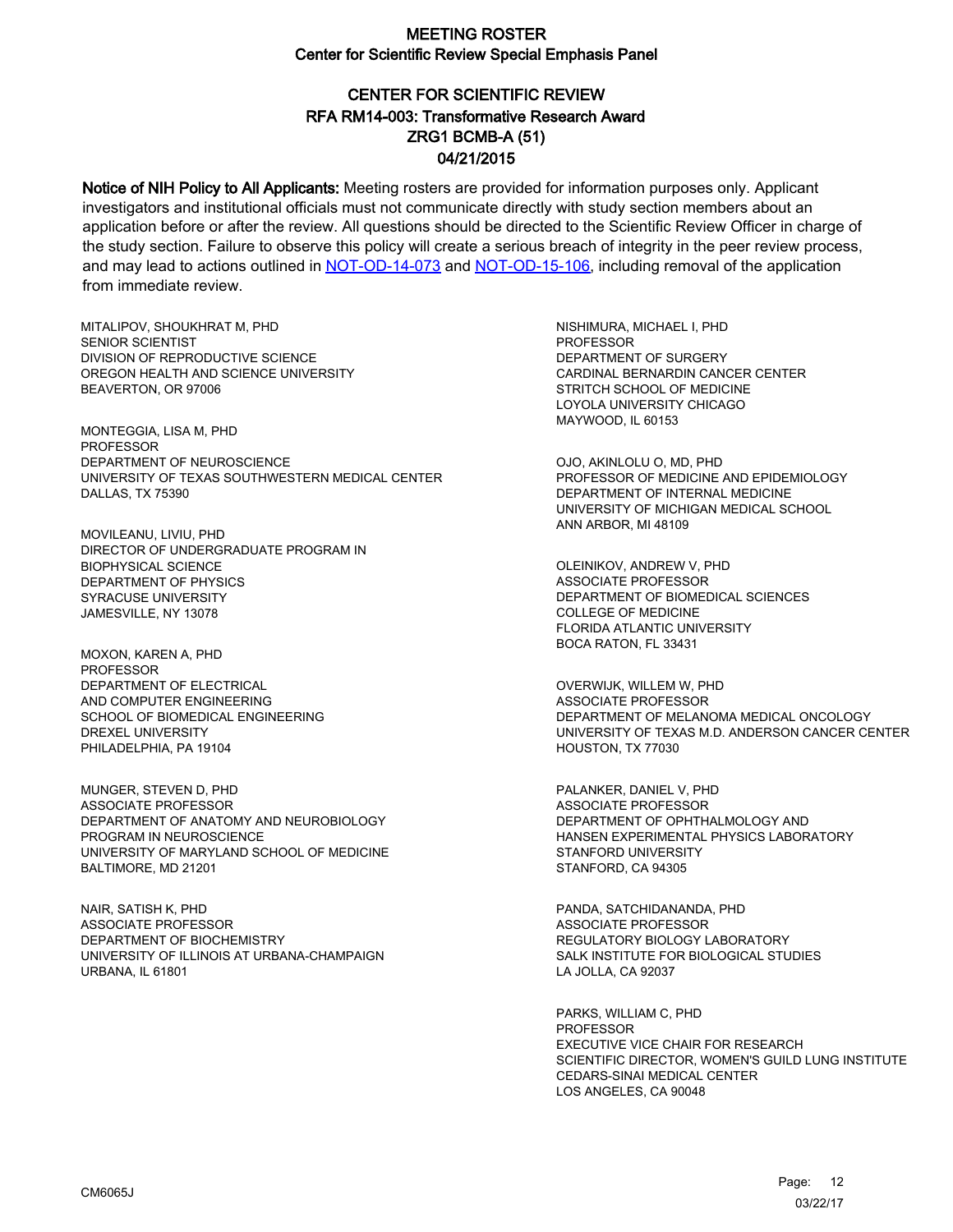# CENTER FOR SCIENTIFIC REVIEW ZRG1 BCMB-A (51) 04/21/2015 RFA RM14-003: Transformative Research Award

Notice of NIH Policy to All Applicants: Meeting rosters are provided for information purposes only. Applicant investigators and institutional officials must not communicate directly with study section members about an application before or after the review. All questions should be directed to the Scientific Review Officer in charge of the study section. Failure to observe this policy will create a serious breach of integrity in the peer review process, and may lead to actions outlined in [NOT-OD-14-073](https://grants.nih.gov/grants/guide/notice-files/NOT-OD-14-073.html) and [NOT-OD-15-106,](https://grants.nih.gov/grants/guide/notice-files/NOT-OD-15-106.html) including removal of the application from immediate review.

PERELMAN, LEV T, PHD **PROFESSOR** DIRECTOR, CENTER FOR ADVANCED BIOMEDICAL IMAGING AND PHOTONICS BETH ISRAEL DEACONESS MEDICAL CENTER HARVARD UNIVERSITY SCHOOL OF MEDICINE BOSTON, MA 02215

PETERSON, CHARLOTTE A, PHD ASSOCIATE DEAN FOR RESEARCH DEPARTMENT OF MUSCLE BIOLOGY COLLEGE OF HEALTH SCIENCES UNIVERSITY OF KENTUCKY LEXINGTON, KY 40536

PICKARD, GARY EDWARD, PHD **PROFESSOR** NEUROSCIENCE DIVISION DEPARTMENT OF BIOMEDICAL SCIENCES COLORADO STATE UNIVERSITY FORT COLLINS, CO 80523

PIERSON, RICHARD N, MD PROFESSOR DIVISION OF CARDIAC SURGERY UNIVERSITY OF MARYLAND BALTIMORE, MD 21201

PIGNOLO, ROBERT JOHN, MD, PHD PROFESSOR DIVISION OF GERIATRIC MEDICINE UNIVERITY OF PENNSYLVANIA SCHOOL OF MEDICINE PHILADELPHIA, PA 19104

RABINOVITCH, PETER S, PHD, MD PROFESSOR DEPARTMENT OF PATHOLOGY UNIVERSITY OF WASHINGTON SEATTLE, WA 98195

RASMUSSEN, THEODORE PETER, PHD ASSOCIATE PROFESSOR DEPARTMENT OF PHARMACEUTICAL SCIENCES UNIVERSITY OF CONNECTICUT STORRS, CT 06269

REGENOLD, WILLIAM T, MD, MDCM ASSOCIATE PROFESSOR DIRECTOR, DIVISION OF GERIATRIC PSYCHIATRY UNIVERSITY OF MARYLAND DEPARTMENT OF PSYCHIATRY UNIVERSITY OF MARYLAND MEDICAL CENTER BALTIMORE, MD 21201

RIBERA, ANGELES, PHD **CHAIR** DEPARTMENT OF PHYSIOLOGY AND BIOPHYSICS SCHOOL OF MEDICINE UNIVERSITY OF COLORADO DENVER AURORA, CO 80045

RICHARDS-KORTUM, REBECCA RAE, PHD STANLEY C. MOORE PROFESSOR AND CHAIR DEPARTMENT OF BIOENGINEERING RICE UNIVERSITY HOUSTON, TX 77005

ROLLINS, ANDREW MARTIN, PHD PROFESSOR DEPARTMENTS OF BIOMEDICAL ENGINEERING AND MEDICINE CASE WESTERN RESERVE UNIVERSITY CLEVELAND, OH 44106

ROTH, FREDERICK P, PHD PROFESSOR DONNELLY CENTRE FOR CELLULAR AND BIOMOLECULAR RESEARCH UNIVERSITY OF TORONTO TORONTO, ON M5S 3E1 CANADA

RUAN, YIJUN, PHD **PROFESSOR** THE JACKSON LABORATORY FOR GENOMIC MEDICINE FARMINGTON, CT 06030

SACHS, FREDERICK, PHD PROFESSOR HUGHES CENTER FOR SINGLE MOLECULE BIOPHYSICS PHYSIOLOGY AND BIOPHYSICAL SCIENCES STATE UNIVERSITY OF NEW YORK , BUFFALO BUFFALO, NY 14214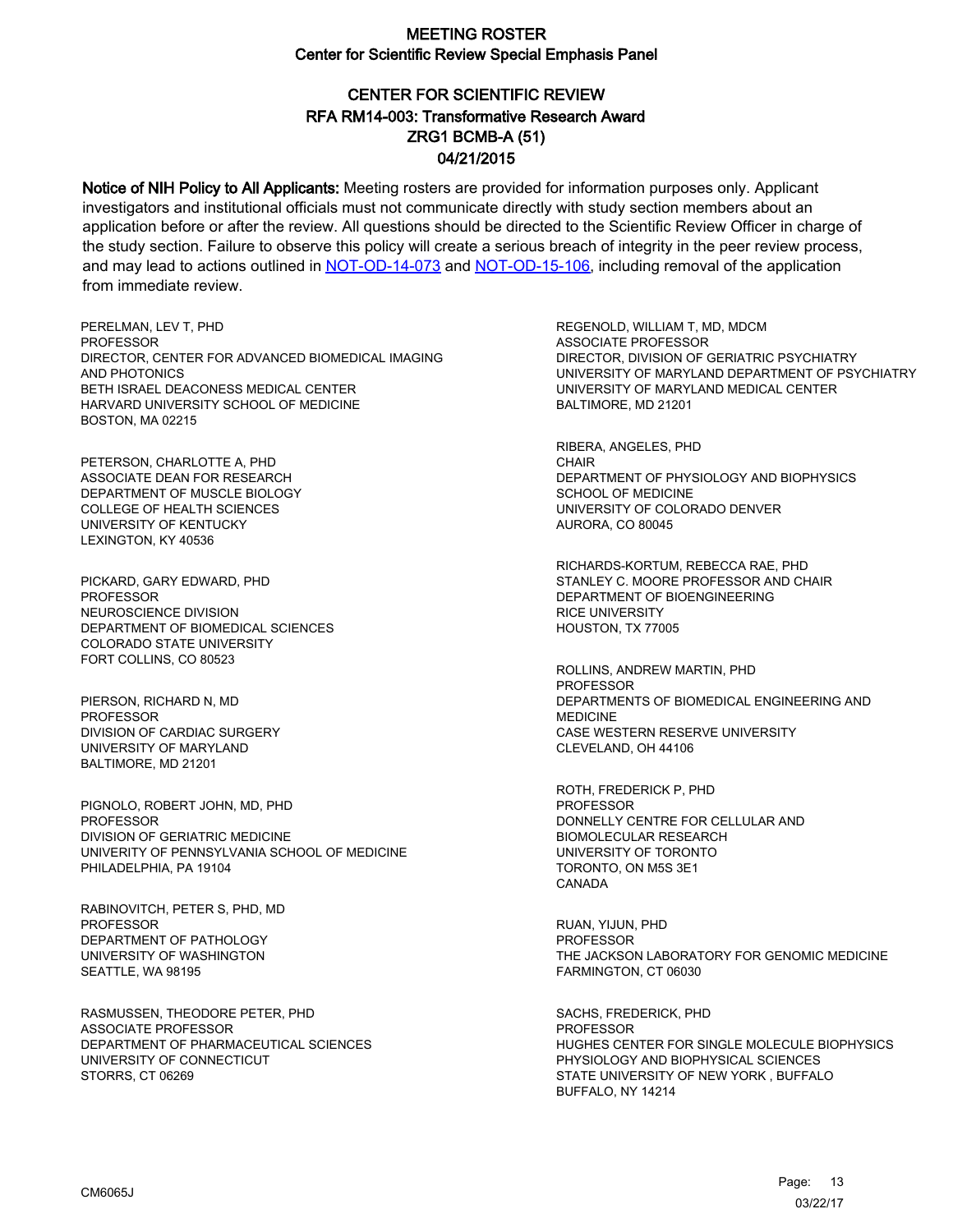# CENTER FOR SCIENTIFIC REVIEW ZRG1 BCMB-A (51) 04/21/2015 RFA RM14-003: Transformative Research Award

Notice of NIH Policy to All Applicants: Meeting rosters are provided for information purposes only. Applicant investigators and institutional officials must not communicate directly with study section members about an application before or after the review. All questions should be directed to the Scientific Review Officer in charge of the study section. Failure to observe this policy will create a serious breach of integrity in the peer review process, and may lead to actions outlined in [NOT-OD-14-073](https://grants.nih.gov/grants/guide/notice-files/NOT-OD-14-073.html) and [NOT-OD-15-106,](https://grants.nih.gov/grants/guide/notice-files/NOT-OD-15-106.html) including removal of the application from immediate review.

SAHIN, MESUT, PHD ASSOCIATE PROFESSOR DEPARTMENT OF BIOMEDICAL ENGINEERING NEW JERSEY INSTITUTE OF TECHNOLOGY NEWARK, NJ 07102

SALMON, EDWARD D, PHD PROFESSOR DEPARTMENT OF BIOLOGY UNIVERSITY OF NORTH CAROLINA CHAPEL HILL, NC 27599

SAMUELS, DAVID C, PHD ASSOCIATE PROFESSOR CENTER FOR HUMAN GENETICS RES VANDEERBILT UNIVERSITY NASHVILLE, TN 37232

SCHNEIDER, JAY W, MD ASSOCIATE PROFESSOR DEPARTMENT OF INTERNAL MEDICINE - CARDIOLOGY UNIVERSITY OF TEXAS SOUTHWESTERN MEDICAL CENTER DALLAS, TX 75390

SCHWARTZ, EDWARD L, PHD PROFESSOR DEPARTMENT OF MEDICINE (ONCOLOGY) ALBERT EINSTEIN COLLEGE OF MEDICINE BRONX, NY 10461

SEGAL, ERAN, PHD PROFESSOR DEPARTMENT OF COMPUTER SCIENCE AND APPLIED MATHEMATICS WEIZMANN INSTITUTE OF SCIENCE REHOVOT 76100 ISRAEL

SEIFERT, HANK S, PHD **PROFESSOR** DEPARTMENT OF MICROBIOLOGY AND IMMUNOLOGY FEINBERG SCHOOL OF MEDICINE NORTHWESTERN UNIVERSITY CHICAGO, IL 60611

SEVICK-MURACA, EVA M, PHD PROFESSOR AND CHAIR INSTITUTE OF MOLECULAR MEDICINE UNIVERSITY OF TEXAS HEALTH SCIENCE CENTER HOUSTON, TX 77030

SHADEL, GERALD, PHD PROFESSOR DEPARTMENT OF PATHOLOGY YALE UNIVERSITY SCHOOL OF MEDICINE NEW HAVEN, CT 06520

SHAO, YIPING, PHD ASSOCIATE PROFESSOR DEPARTMENT OF IMAGING PHYSICS M.D. ANDERSON CANCER CENTER HOUSTON, TX 77030

SHAPIRO, BENJAMIN, PHD ASSOCIATE PROFESSOR DEPARTMENT OF BIOENGINEERING UNIVERSITY OF MARYLAND COLLEGE PARK, MD 20742

SHEETZ, MICHAEL PATRICK, BA PROFESSOR DEPARTMENT OF BIOLOGICAL SCIENCES COLUMBIA UNIVERSITY NEW YORK, NY 10027

SHEN, JIE, PHD PROFESSOR OF NEUROLOGY CENTER FOR NEUROLOGIC DISEASES BRIGHAM AND WOMEN'S HOSPITAL HARVARD MEDICAL SCHOOL BOSTON, MA 02115

SHEPPARD, DEAN, MD PROFESSOR DEPARTMENT OF MEDICINE UNIVERSITY OF CALIFORNIA AT SAN FRANCISCO SAN FRANCISCO, CA 94158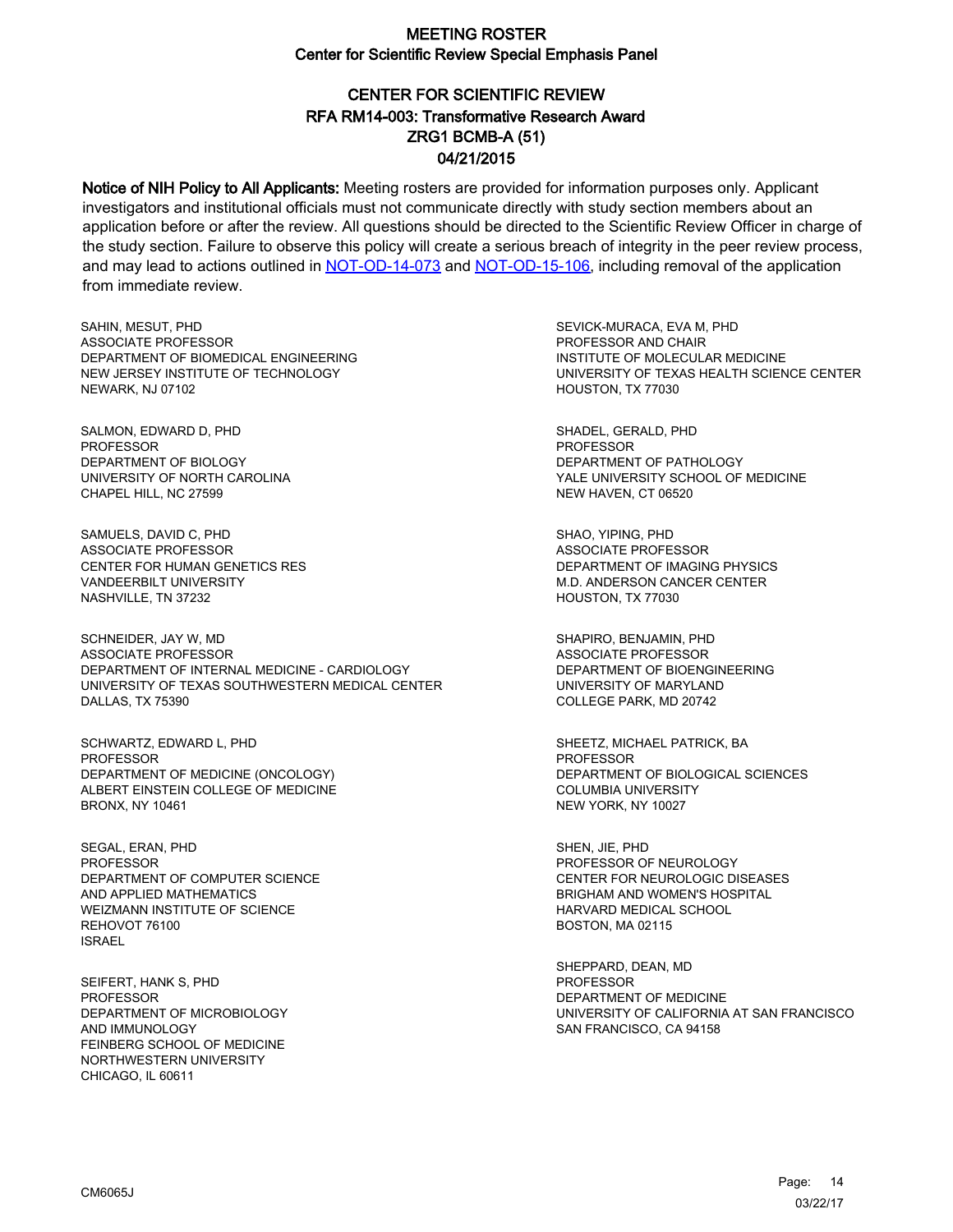# CENTER FOR SCIENTIFIC REVIEW ZRG1 BCMB-A (51) 04/21/2015 RFA RM14-003: Transformative Research Award

Notice of NIH Policy to All Applicants: Meeting rosters are provided for information purposes only. Applicant investigators and institutional officials must not communicate directly with study section members about an application before or after the review. All questions should be directed to the Scientific Review Officer in charge of the study section. Failure to observe this policy will create a serious breach of integrity in the peer review process, and may lead to actions outlined in [NOT-OD-14-073](https://grants.nih.gov/grants/guide/notice-files/NOT-OD-14-073.html) and [NOT-OD-15-106,](https://grants.nih.gov/grants/guide/notice-files/NOT-OD-15-106.html) including removal of the application from immediate review.

SHOWALTER, SCOTT A, PHD ASSOCIATE PROFESSOR DEPARTMENT OF CHEMISTRY THE PENNSYLVANIA STATE UNIVERSITY STATE COLLEGE, PA 16801

SINGHAL, PRAVIN C, MD PROFESSOR DEPARTMENT OF MEDICINE LONG ISLAND JEWISH MEDICAL CENTER NEW HYDE PARK, NY 11040

SKACH, WILLIAM R, MD PROFESSOR DEPARTMENT OF BIOCHEMISTRY AND MOLECULAR BIOLOGY OREGON HEALTH AND SCIENCE UNIVERSITY PORTLAND, OR 97239

SONG, HONGJUN, PHD PROFESSOR DEPARTMENT OF NEUROLOGY AND NEUROSCIENCE THE INSTITUTE FOR CELL ENGINEERING JOHNS HOPKINS UNIVERSITY BALTIMORE, MD 21205

SORTWELL, CARYL E, PHD PROFESSOR DEPARTMENT OF NEUROLOGY MICHIGAN STATE UNIVERSITY GRAND RAPIDS, MI 49503

SPILLER, BENJAMIN W, PHD ASSOCIATE PROFESSOR DEPARTMENT OF MEDICAL CENTER VANDERBILT UNIVERSITY NASHVILLE, TN 37232

STAMATOYANNOPOULOS, JOHN A, MD ASSOCIATE PROFESSOR DEPARTMENTS OF GENOMIC SCIENCES AND MEDICINE UNIVERSITY OF WASHINGTON SEATTLE, WA 98195

STERN, LAWRENCE J, PHD PROFESSOR DEPARTMENT OF PATHOLOGY AND BIOCHEMISTRY UNIVERSITY OF MASSACHUSETTS WORCESTER, MA 01655

STOECKER, WILLIAM V, MD PRESIDENT STOECKER AND ASSOCIATES ROLLA, MO 65401-3781

SUN, PETER D, PHD SENIOR INVESTIGATOR STRUCTURAL IMMUNOLOGY SECTION NATIONAL INSTITUTE OF ALLERGY AND INFECTIOUS DISEASES NATIONAL INSTITUTES OF HEALTH ROCKVILLE, MD 20852

SUSZTAK, KATALIN, MD, PHD ASSOCIATE PROFESSOR RENAL ELECTROLYTE AND HYPERTENSION DIVISION UNIVERSITY OF PENNSYLVANIA PHILADELPHIA, PA 19104

SWANSON, MAURICE SCOTT, PHD PROFESSOR DEPARTMENTS OF MOLECULAR GENETICS AND MICROBIOLOGY UNIVERSITY OF FLORIDA GAINESVILLE, FL 32610-0266

TANNOUS, BAKHOS A, PHD ASSOCIATE PROFESSOR OF NEUROLOGY MASSACHUSETTS GENERAL HOSPITAL HARVARD MEDICAL SCHOOL CHARLESTOWN, MA 02129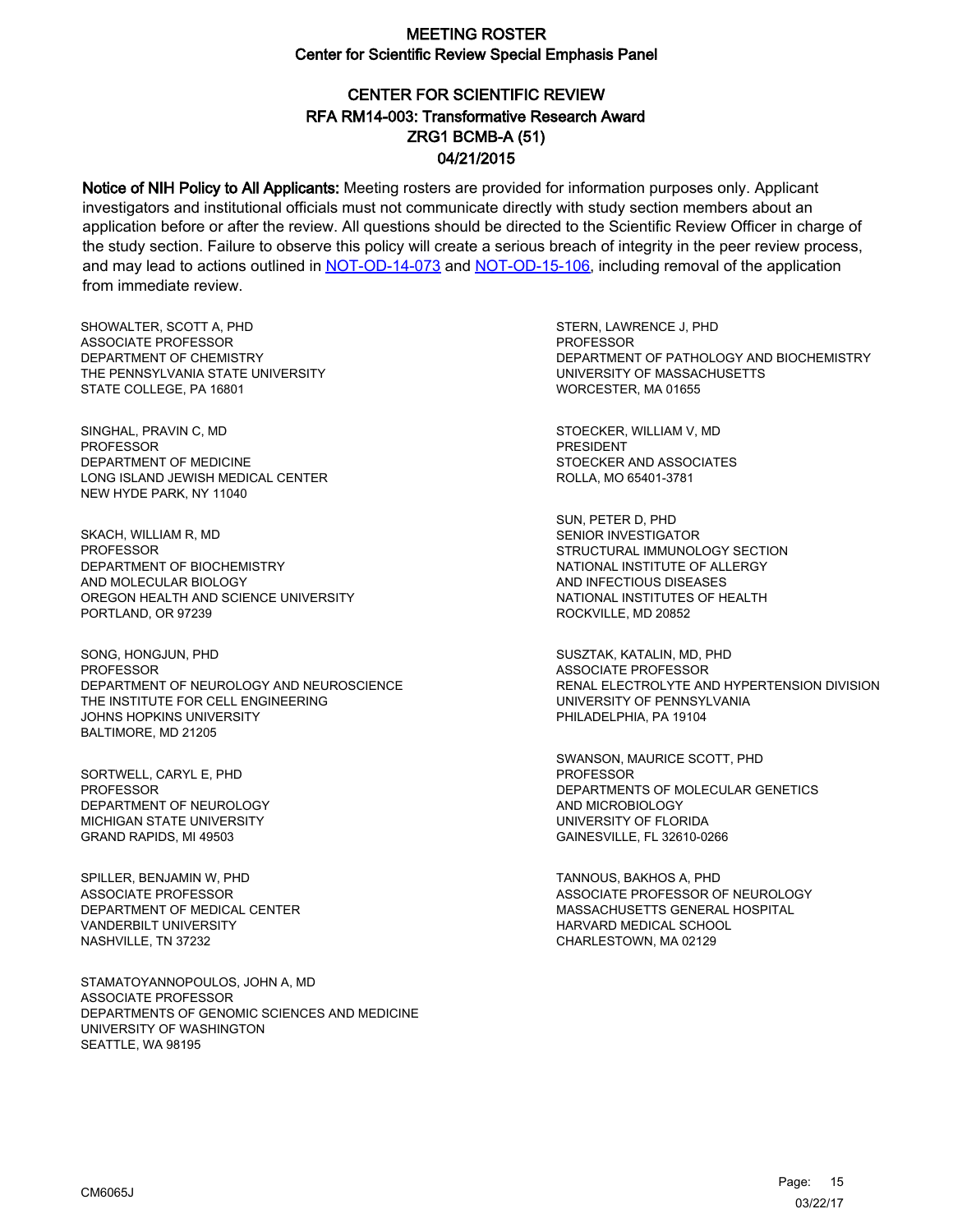# CENTER FOR SCIENTIFIC REVIEW ZRG1 BCMB-A (51) 04/21/2015 RFA RM14-003: Transformative Research Award

Notice of NIH Policy to All Applicants: Meeting rosters are provided for information purposes only. Applicant investigators and institutional officials must not communicate directly with study section members about an application before or after the review. All questions should be directed to the Scientific Review Officer in charge of the study section. Failure to observe this policy will create a serious breach of integrity in the peer review process, and may lead to actions outlined in [NOT-OD-14-073](https://grants.nih.gov/grants/guide/notice-files/NOT-OD-14-073.html) and [NOT-OD-15-106,](https://grants.nih.gov/grants/guide/notice-files/NOT-OD-15-106.html) including removal of the application from immediate review.

TEW, KENNETH D, PHD, DSC PROFESSOR AND JOHN C. WEST CHAIR OF CANCER **RESEARCH** DEPARTMENT OF CELL AND MOLECULAR PHARMACOLOGY AND EXPERIMENTAL THERAPEUTICS HOLLINGS CANCER CENTER MEDICAL UNIVERSITY OF SOUTH CAROLINA CHARLESTON, SC 29425

TEWARI, MUNEESH, MD, PHD ASSOCIATE MEMBER HUMAN BIOLOGY, CLINICAL RESEARCH, AND PUBLIC HEALTH SCIENCES FRED HUTCHINSON CANCER RESEARCH CENTER UNIVERSITY OF WASHINGTON SEATTLE, WA 98109

THEURKAUF, WILLIAM EDWARD, PHD PROFESSOR DEPARTMENT OF MOLECULAR MEDICINE UNIVERSITY OF MASSACHUSETTS MEDICAL SCHOOL WORCESTER, MA 01605

THOMPSON, LESLIE MICHELS, PHD **PROFESSOR** DEPARTMENT OF PSYCHIATRY AND HUMAN BEHAVIOR, NEUROBIOLOGY AND BEHAVIOR UNIVERSITY OF CALIFORNIA AT IRVINE IRVINE, CA 92697

TIMP, GREGORY LOUIS, PHD PROFESSOR DEPARTMENT OF ELECTRICAL AND COMPUTER ENGINEERING UNIVERSITY OF ILLINOIS AT URBANA-CHAMPAIGN URBANA, IL 61801

TRIPP, RALPH A, PHD **PROFESSOR** DEPARTMENT OF INFECTIOUS DISEASES COLLEGE OF VETERINARY MEDICINE UNIVERSITY OF GEORGIA ATHENS, GA 30602

TSCHUMPERLIN, DANIEL J, PHD ASSOCIATE PROFESSOR DEPARTMENT OF PHYSIOLOGY AND BIOLOGY MAYO CLINIC COLLEGE OF MEDICINE ROCHESTER, MN 55905

TSUI, BENJAMIN M W, PHD PROFESSOR DEPARTMENT OF RADIOLOGY JOHNS HOPKINS UNIVERSITY BALTIMORE, MD 21287-0859

TULLIUS, THOMAS D, PHD **PROFESSOR** DEPARTMENT OF CHEMISTRY BOSTON UNIVERSITY BOSTON, MA 02215

TUOMANEN, ELAINE I, MD FULL MEMBER AND CHAIR DEPARTMENT OF INFECTIOUS DISEASES ST. JUDE CHILDREN'S RESEARCH HOSPITAL MEMPHIS, TN 38105

UPCHURCH, GILBERT RIVERS JR, MD PROFESSOR AND CHAIRMAN DEPARTMENT OF SURGERY UNIVERSITY OF VIRGINIA MEDICAL SCHOOL CHARLOTTESVILLE, VA 22908

VAN DEURSEN, JAN M, PHD PROFESSOR DEPARTMENT OF BIOCHEMISTRY AND MOLECULAR BIOLOGY MAYO CLINIC ROCHESTER, MN 55905

VAN EYK, JENNIFER E, PHD PROFESSOR AND DIRECTOR JOHNS HOPKINS NHLBI PROTEOMICS CENTER JOHNS HOPKINS SCHOOL OF MEDICINE JOHNS HOPKINS UNIVERSITY BALTIMORE, MD 21224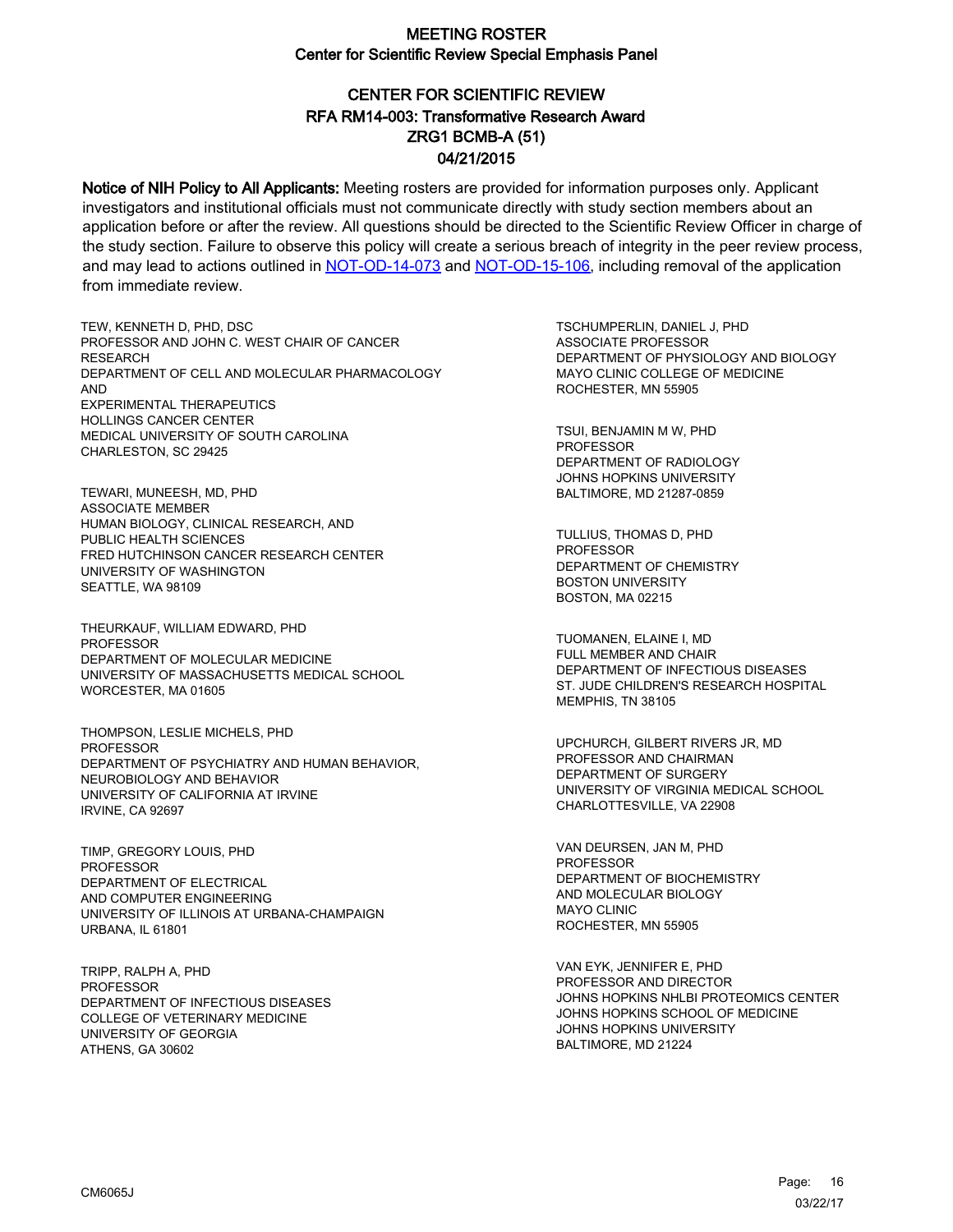# CENTER FOR SCIENTIFIC REVIEW ZRG1 BCMB-A (51) 04/21/2015 RFA RM14-003: Transformative Research Award

Notice of NIH Policy to All Applicants: Meeting rosters are provided for information purposes only. Applicant investigators and institutional officials must not communicate directly with study section members about an application before or after the review. All questions should be directed to the Scientific Review Officer in charge of the study section. Failure to observe this policy will create a serious breach of integrity in the peer review process, and may lead to actions outlined in [NOT-OD-14-073](https://grants.nih.gov/grants/guide/notice-files/NOT-OD-14-073.html) and [NOT-OD-15-106,](https://grants.nih.gov/grants/guide/notice-files/NOT-OD-15-106.html) including removal of the application from immediate review.

VAN MEIR, ERWIN G, PHD **PROFESSOR** DEPARMENT OF NEUROSURGEY WINSHIP CANCER INSTITUTE EMORY UNIVERSITY ATLANTA, GA 30322

VAN OERS, NICOLAI STANISLAS CYRILLE, PHD ASSOCIATE PROFESSOR UT SOUTHWESTERN MEDICAL CENTER CENTER OF IMMUNOLOGY DALLAS, TX 75390-9093

VANDENBARK, ARTHUR A, PHD PROFESSOR DEPARTMENT OF MOLECULAR MICROBIOLOGY AND IMMUNOLOGY OREGON HEALTH AND SCIENCE UNIVERSITY SCHOOL OF MEDICINE PORTLAND, OR 97201

VATS, ABHAY N, MD ASSOCIATE PROFESSOR DIVISION OF PEDIATRIC NEPHROLOGY DEPARTMENT OF PEDIATRICS UNIVERSITY OF PITTSURGH MEDICAL CENTER PITTSBURGH, PA 15213

WAGNER, AMY K, MD ASSOCIATE PROFESSOR DEPARTMENT OF PHYSICAL MEDICINE AND **REHABILITATION** SCHOOL OF MEDICINE UNIVERSITY OF PITTSBURGH PITTSBURGH, PA 15213

WANG, JINXI, MD, PHD HARRINGTON DISTINGUISHED PROFESSOR DIRECTOR, HARRINGTON LABORATORY FOR MOLECULAR ORTHOPEDICS DEPARTMENT OF ORTHOPEDIC SURGERY UNIVERSITY OF KANSAS MEDICAL CENTER KANSAS CITY, KS 66160

WANG, NING, SCD PROFESSOR DEPARTMENT OF MECHANICAL SCIENCE AND ENGINEERING UNIVERSITY OF ILLINOIS AT URBANA-CHAMPAIGN URBANA, IL 61801

WANG, ZEFENG, PHD ASSOCIATE PROFESSOR DEPARTMENT OF PHARMACOLOGY UNIVERSITY OF NORTH CAROLINA SCHOOL OF MEDICINE CHAPEL HILL, NC 27599

WARREN, WARREN S, PHD PROFESSOR DEPARTMENT OF CHEMISTRY DUKE UNIVERSITY DURHAM, NC 27708

WILSON, THOMAS EDWARD, MD, PHD ASSOCIATE PROFESSOR DEPARTMENT OF PATHOLOGY UNIVERSITY OF MICHIGAN MEDICAL SCHOOL ANN ARBOR, MI 48109-0602

WINZELER, ELIZABETH A, PHD PROFESSOR DIVISION OF PHARMACOLOGY AND DRUG DISCOVERY DEPARTMENT OF PEDIATRICS SCHOOL OF MEDICINE UNIVERSITY OF CALIFORNIA, SAN DIEGO LA JOLLA, CA 92093

WU, JIAN-YOUNG, PHD ASSOCIATE PROFESSOR DEPARTMENT OF PHYSIOLOGY AND BIOPHYSICS SCHOOL OF MEDICINE GEORGETOWN UNIVERSITY MEDICAL CENTER WASHINGTON, DC 20057